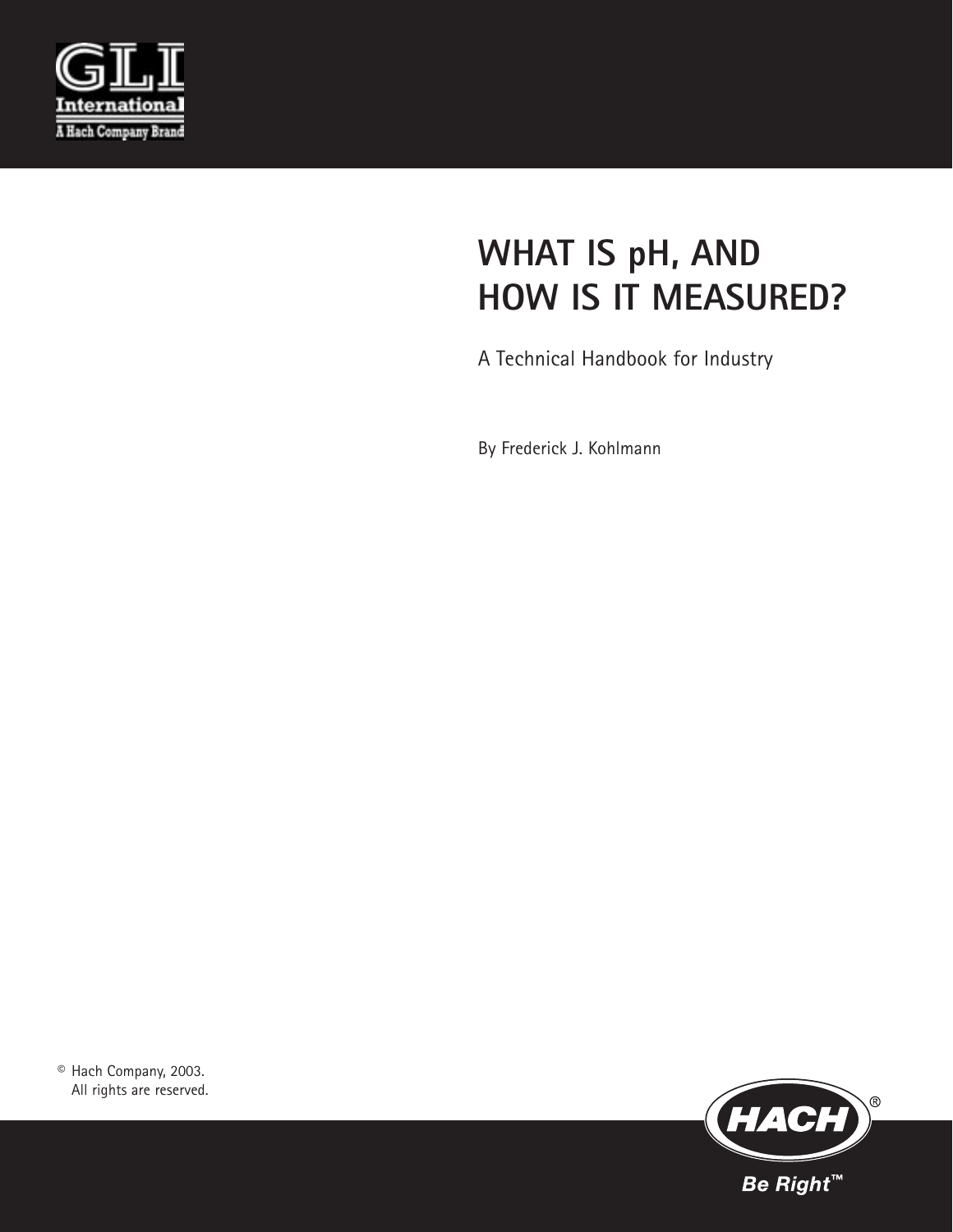### **Contents**

| <b>CHAPTER 1 - INTRODUCTION</b>                                                                                                   |                |
|-----------------------------------------------------------------------------------------------------------------------------------|----------------|
| Why Is pH Measurement Necessary?                                                                                                  | 3              |
| <b>CHAPTER 2 - WATER AND AQUEOUS SOLUTIONS</b>                                                                                    |                |
| The Properties of Water                                                                                                           | 4              |
| Ion Product Constant of Water                                                                                                     | 4              |
| Molarity<br><u>and the state of the state of the state of the state of the state of the state of the state of the state of th</u> | 4              |
| CHAPTER 3 - FUNDAMENTALS OF pH                                                                                                    |                |
| Definition of pH                                                                                                                  | 6              |
| pH Values and Hydrogen/Hydroxide Concentration                                                                                    | 6              |
| How is pH Measured?                                                                                                               | $\overline{7}$ |
|                                                                                                                                   | $\overline{7}$ |
|                                                                                                                                   | 8              |
|                                                                                                                                   | 8              |
| <b>CHAPTER 4 - THE pH SENSOR</b>                                                                                                  |                |
|                                                                                                                                   | $\overline{9}$ |
| The Measuring Electrode                                                                                                           | 11             |
| Asymmetry Potential                                                                                                               | 11             |
| Sodium Ion Error                                                                                                                  | 12             |
| Acid Error                                                                                                                        | 12             |
| Temperature Effects                                                                                                               | 12             |
| The Reference Electrode                                                                                                           | 13             |
| The Reference Junction                                                                                                            | 14             |
| Junction Potentials                                                                                                               | 14             |
| Gel-filled Reference Electrode                                                                                                    | 15             |
| Buffers and the contract of the contract of the contract of the contract of the contract of the contract of the                   | 15             |
|                                                                                                                                   | 15             |
| <b>CHAPTER 5 - CARE OF pH ELECTRODES</b>                                                                                          |                |
| Dehydration                                                                                                                       | 18             |
| Factors Detrimental to Electrode Life                                                                                             | 18             |
| Transportation                                                                                                                    | 18             |
| Storage                                                                                                                           | 18             |
| <b>CHAPTER 6 - COMMON APPLICATIONS</b>                                                                                            |                |
|                                                                                                                                   | 19             |
|                                                                                                                                   | 19             |
|                                                                                                                                   | 19             |
| Plating Waste Treatment                                                                                                           | 19             |
| Ultrapure Water                                                                                                                   | 20             |
| BIBLIOGRAPHY NAMES AND RESERVE TO A RESERVE THE RESERVE TO A REPORT OF THE RESERVE THE RESERVE TO A REPORT OF T                   | 21             |
| <b>GLOSSARY</b>                                                                                                                   | 22             |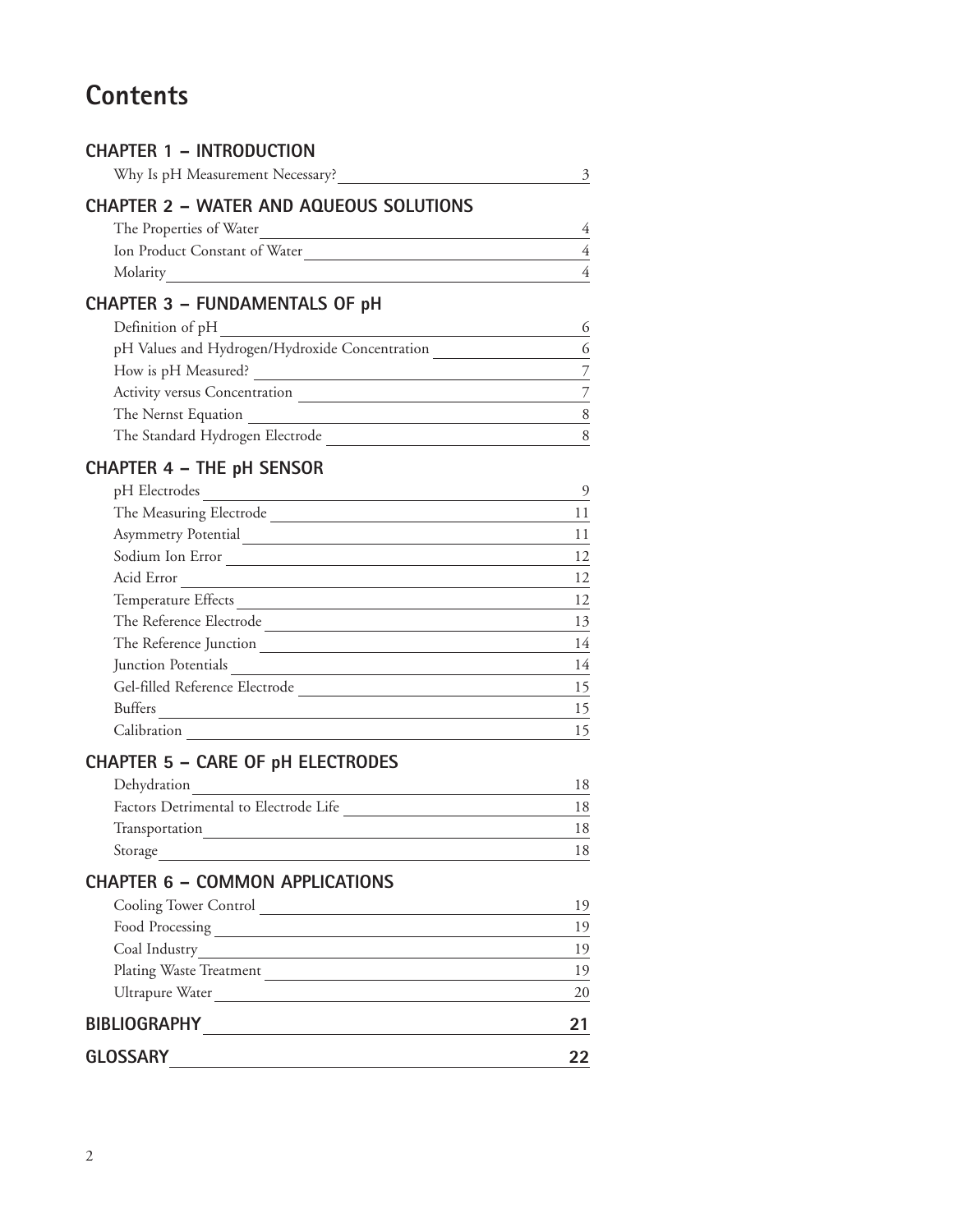### **Why Is pH Measurement Necessary?**

Almost all processes containing water have a need for pH measurement. Most living things depend on a proper pH level to sustain life. All human beings and animals rely on internal mechanisms to maintain the pH level of their blood. The blood flowing through our veins must have a pH between 7.35 and 7.45. Exceeding this range by as little as one-tenth of a pH unit could prove fatal.

Commodities such as wheat and corn, not to mention other plants and food products, will grow best if the soil they are planted in is maintained at an optimal pH. To attain high crop yields, farmers must condition their fields to the correct pH value. Many farmers and co-ops are turning to university extensions for assistance in determining the appropriate pH value. Different crops need different pH levels. In this case, one size does not fit all.

Acid rain can be very detrimental to crop yields. Rainwater is naturally acidic (below 7.0 pH). Rain is typically around 5.6 pH but, in some areas, it increases to harmful levels between 4.0 and 5.0 pH due to atmospheric pollutants. Heavily industrialized areas of the US, such as the Midwest, have been targeted by various environmental agencies to minimize the pollutants that cause acid rain. The burning of fossil fuels, such as coal, releases gases into the upper atmosphere that, when combined with rain water, change composition and cause the rain water to become more acidic.

Proper pH control keeps milk from turning sour, makes strawberry jelly gel, and prevents shampoo from stinging your eyes. In plating plants, pH control is used to ensure the luster of chrome on various products from nuts and bolts to toasters and automobile bumpers. The pH of wastewater leaving manufacturing plants and wastewater purification plants, as well as potable water from municipal drinking water plants, must be within a specific pH "window" as set forth by local, state or federal regulatory agencies. This value is typically between 5 and 9 pH, but can vary from area to area.

Other pH applications include:

- Neutralization of effluent in steel, pulp and paper, chemical, and pharmaceutical manufacturing
- Hexavalent chromium destruction
- Cyanide destruction
- Reverse osmosis
- Odor scrubbers
- Pharmaceutical manufacturing
- Chemical and petrochemical manufacturing
- Cooling tower control

Whether adjusting the pH for a proper reaction or making sure wastewater is at the proper pH value before sending it to the community sewer system, accurate pH measurement is required. Put simply, pH is an integral part of our everyday life.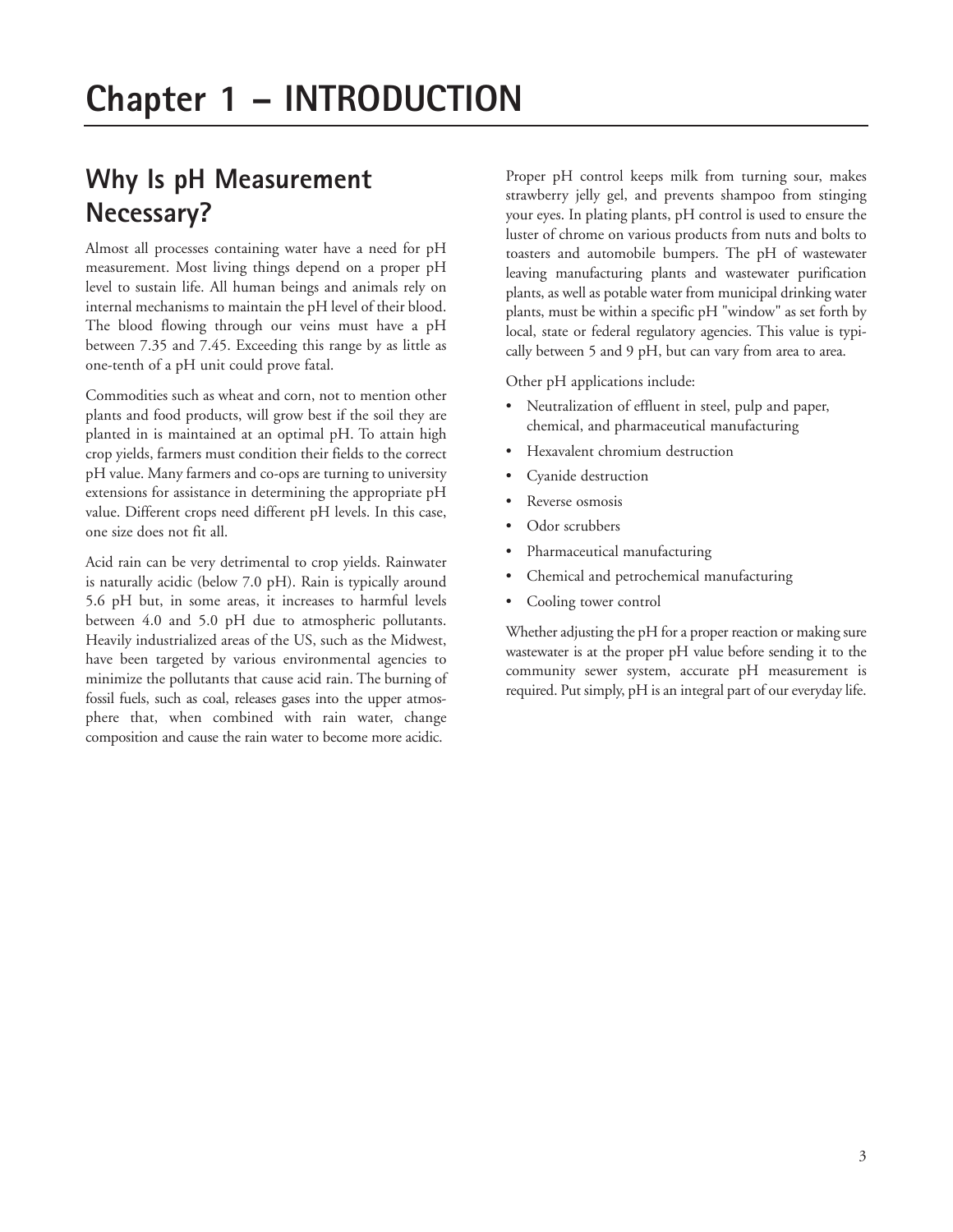#### **The Properties of Water**

Water is the most common substance known to man, as well as the most important. In vapor, liquid or solid form, water covers more than seventy percent of the Earth's surface, and is a major component of the atmosphere. Water is also an essential requirement for all forms of life. Most living things are largely made up of water. Human beings, for example, consist of about two-thirds water.

Pure water is a clear, colorless, and odorless liquid that is made up of one oxygen and two hydrogen atoms. The Italian scientist Stanislao Cannizzarro defined the chemical formula of the water molecule,  $H_2O$ , in 1860. Water is a very powerful substance that acts as a medium for many reactions, which is why it is often referred to as the "universal solvent." Although pure water is a poor conductor of electricity, impurities that occur naturally in water transform it into a relatively good conductor. Water has unusually high boiling (100°C/212°F) and freezing (0°C/32°F) points. It also shows unusual volume changes with temperature. As water cools, it contracts to a maximum density of 1 gram per cubic centimeter at 4°C (39°F). Further cooling actually causes it to expand especially when it reaches the freezing point. The fact that water is denser in the liquid form than the solid form explains why an ice cube floats in a beverage, or why a body of water freezes from the top down. While the density property of water is of little importance to the beverage example, it has a tremendous impact on the survival of aquatic life inhabiting a body of water.

### **Ion Product Constant of Water**

Water molecules are in continuous motion, even at lower temperatures. When two water molecules collide, a hydrogen ion is transferred from one molecule to the other (*Figure 1*). The water molecule that loses the hydrogen ion becomes a negatively charged hydroxide ion. The water molecule that gains the hydrogen ion becomes a positively charged hydronium ion. This process is commonly referred to as the *self ionization of water*.

#### **Figure 1. Self Ionization of Water**



The self-ionization of water does not occur to a great extent. This reaction can be written as a simple dissociation (*Figure 2*). At 25°C in pure water, each concentration of hydrogen ions and hydroxide ions is only 1 x 10<sup>-7</sup> M. It is important to note that the amounts of hydrogen and hydroxide ions produced from this reaction are equal. This is why pure water is often described as a *neutral solution*.

#### **Figure2. Dissociation of Water**

$$
\begin{array}{ccc}\nH_2O & \rightleftharpoons & H^+ & + OH^- \\
\hline\n\text{Hydroxide} & & \text{Hydroxide} \\
\text{lon} & & \text{lon}\n\end{array}
$$

In all other aqueous solutions, the relative concentrations of each of these ions are unequal. When more of one ion is added to the solution, the concentration of the other decreases. The following equation describes this relationship:

#### $[H^+]$  [OH<sup>-</sup>] = 1 x 10<sup>-14</sup> (mol/L)<sup>2</sup> = K<sub>W</sub>

The product of the hydrogen and hydroxide ions is always equal to 1 x  $10^{-14}$  (mol/L)<sup>2</sup>. Therefore, if the concentration of one ion increases by a factor of 10, then the concentration of the other ion must decrease by a factor of 10. Since this relationship is constant, it is given the symbol  $K_W$ , which is called the *ion-product constant for water*.

Aqueous solutions that have a hydrogen ion concentration greater than the hydroxide ion concentration are called *acidic solutions*. When the hydroxide ion concentration is greater than the hydrogen ion concentration, the solution is called *basic* or *alkaline*.

### **Molarity**

The term "molarity" is used to describe the concentration of a substance within a solution. By definition, a one "molar" solution of hydrogen ion contains one "mole" of hydrogen ion per liter of solution. Therefore, a solution of 10 pH has 1 x 10-10 moles of hydrogen ions as shown by the following equation:

1 x 10<sup>-10</sup> mol = 
$$
\frac{1 \times 10^{-10} \text{g hydrogen ion}}{1 \text{L}}
$$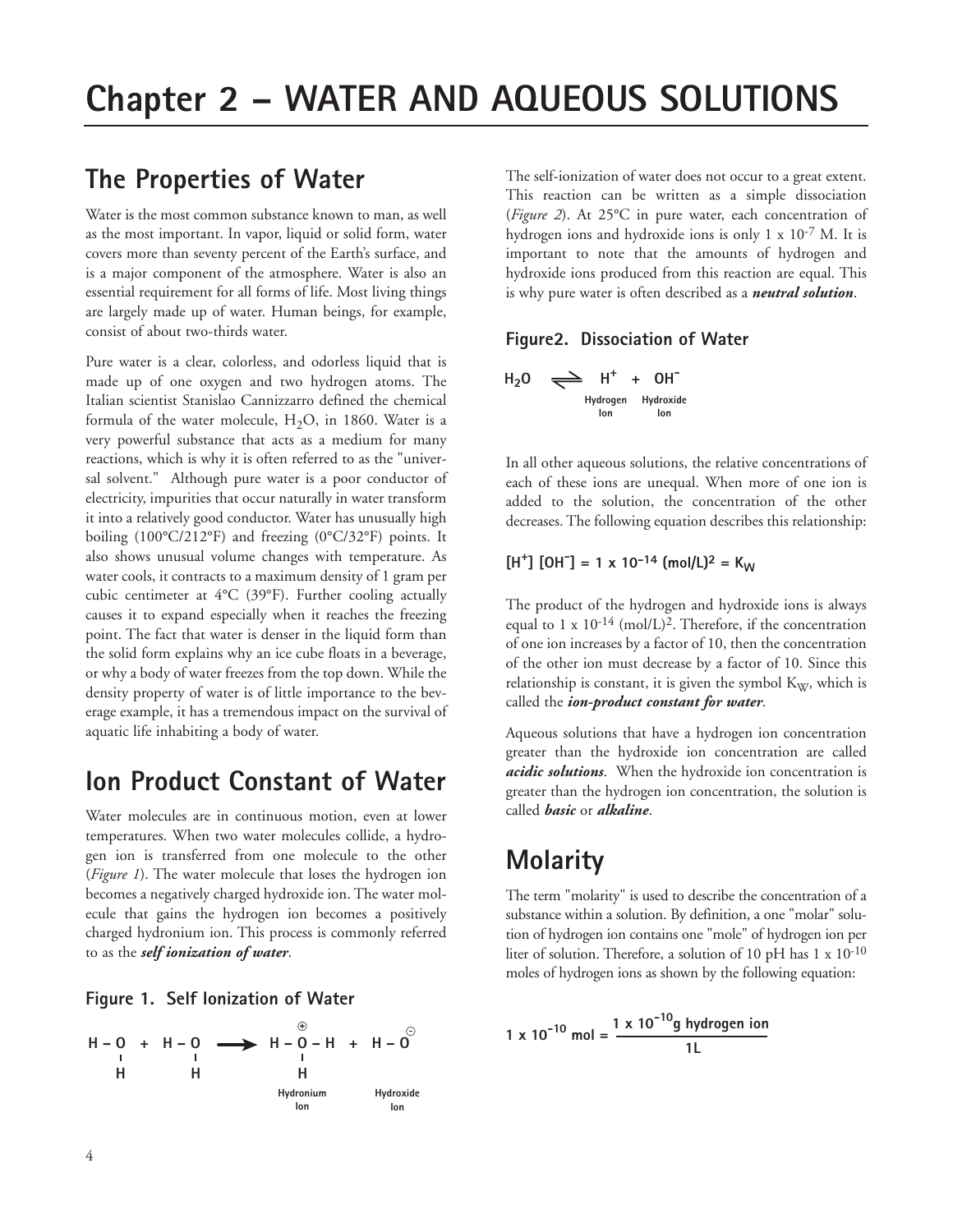Furthermore, a solution of 4 pH has 1 x 10-4 moles of hydrogen ions, and so on. This also means that one liter of a pH 10 solution would contain 1x10-10 grams of hydrogen ion, because 1 mole = 1 g/L for hydrogen.

A one molar solution of sodium hydroxide (NaOH), a base, is approximately 4% by weight, and has a pH value of 14. A one molar solution of hydrochloric acid (HCl), an acid, is approximately 3.7% by weight, and has a pH of 0. By diluting either of these two solutions, the molarity will decrease as well. For example, diluting 1 ml of HCl acid by adding 9 ml of distilled water results in a 0.1 molar hydrochloric acid solution, which has a pH value of 1.0. Diluting sodium hydroxide using the same volumes yields a solution with a pH value of 13. If this dilution procedure were continued, the pH of each solution would approach a neutral pH of 7.

#### *NOTE: For every 10-fold change in concentration (example: 0.1 to 1.0), the pH changes by one unit.*

If equal volumes of 4 pH (0.0001M HCl) and 10 pH (0.0001 NaOH) solutions were mixed together, the resultant solution would have a pH of 7.

#### *NOTE: HCl and NaOH have opposing [H <sup>+</sup> ]/[OH - ] concentrations.*

The same result would apply when mixing equal volumes of a 6 pH acid and an 8 pH base, a 2 pH acid and a 12 pH base, and so on.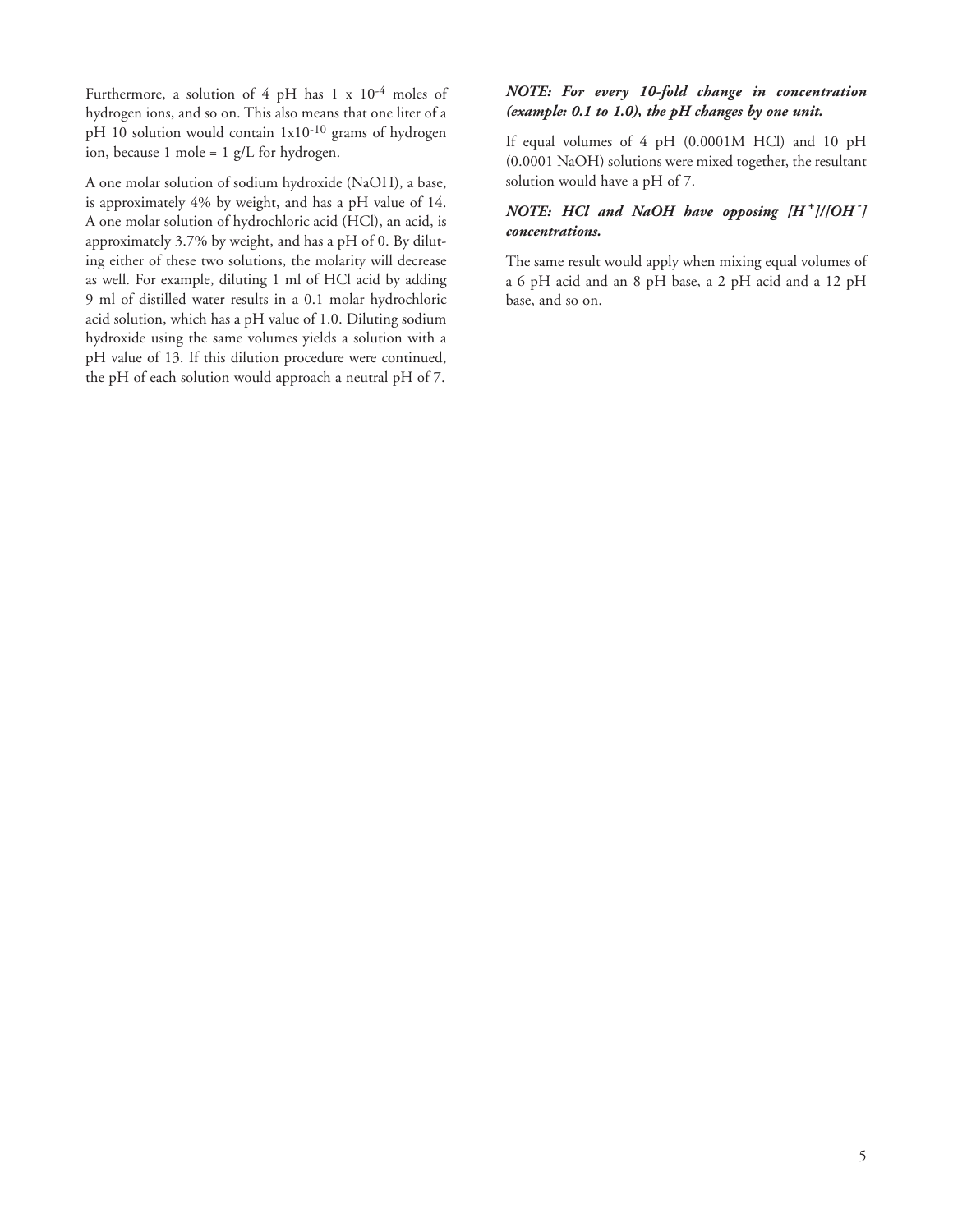### **Definition of pH**

Just as the kilometer is a measure of distance, and the hour a measure of time, the pH unit measures the degree of acidity or basicity of a solution.

To be more exact, pH is the measurement of the *hydrogen* ion concentration, [H<sup>+</sup>]. Every aqueous solution can be measured to determine its pH value. This value ranges from 0 to 14 pH. Values below 7 pH exhibit acidic properties. Values above 7 pH exhibit basic (also known as caustic or alkaline) properties. Since 7 pH is the center of the measurement scale, it is neither acidic nor basic and is, therefore, called "neutral."

*pH* is defined as the *negative logarithm of the hydrogen ion* concentration. This definition of pH was introduced in 1909 by the Danish biochemist, Soren Peter Lauritz Sorensen. It is expressed mathematically as:

#### $pH = -log [H^+]$

where:  $[H^+]$  is hydrogen ion concentration in mol/L

The pH value is an expression of the ratio of  $[H^+]$  to [OH<sup>-</sup>] (hydroxide ion concentration). Hence, if the [H<sup>+</sup>] is greater than [OH- ], the solution is acidic. Conversely, if the [OH<sup>-</sup>] is greater than the [H<sup>+</sup>], the solution is basic. At 7 pH, the ratio of  $[H^+]$  to  $[OH^-]$  is equal and, therefore, the solution is neutral. As shown in the equation below, pH is a logarithmic function. A change of one pH unit represents a 10-fold change in concentration of hydrogen ion.

In a neutral solution, the  $[H^+] = 1 \times 10^{-7}$  mol/L. This represents a pH of 7.

$$
pH = -\log (1 \times 10^{-7})
$$
  
= -(log 1 + log 10<sup>-7</sup>)  
= -(0.0 + (-7))  
= 7.0

Since the concentration of hydrogen ions and hydroxide ions are constant in a stable solution, either one can be quantified if the value of the other is known. Therefore, when determining the pH of a solution, (even though the hydrogen ion concentration is being measured), the hydroxide ion concentration can be calculated:

 $[H^+]$ [OH<sup>-</sup>] = 10<sup>-14</sup>

### **pH Values and Hydrogen/ Hydroxide Concentrations**

In *Figure 3*, the pH value corresponds to the number of decimal places under the column for "hydrogen ion concentration." The pH of the solution equals the exponential form of the [H+ ], with the minus sign changed to a plus. It is much easier to write or say "10 pH" than it is to communicate "a hydrogen-ion concentration of 0.0000000001 mol/L."

#### **Figure 3. Table of Relative [OH- ] and [H+] Mol/Liter Concentrations**

|                     | [OH <sup>-</sup> ] concentration (mol/l) | pH             | $[H^+]$ concentration (mol/l) |                     |            |
|---------------------|------------------------------------------|----------------|-------------------------------|---------------------|------------|
| $1 \times 10^{-14}$ | 0.00000000000001                         | $\mathbf 0$    |                               | $1 \times 100$      |            |
| $1 \times 10^{-13}$ | 0.0000000000001                          |                | 0.1                           | $1 \times 10^{-1}$  |            |
| $1 \times 10^{-12}$ | 0.000000000001                           | $\overline{2}$ | 0.01                          | $1 \times 10^{-2}$  |            |
| $1 \times 10^{-11}$ | 0.00000000001                            | 3              | 0.001                         | $1 \times 10^{-3}$  | Increasing |
| $1 \times 10^{-10}$ | 0.0000000001                             | 4              | 0.0001                        | $1 \times 10^{-4}$  | acidity    |
| $1 \times 10^{-9}$  | 0.000000001                              | 5              | 0.00001                       | $1 \times 10^{-5}$  |            |
| $1 \times 10^{-8}$  | 0.00000001                               | 6              | 0.000001                      | $1 \times 10^{-6}$  |            |
| $1 \times 10^{-7}$  | 0.0000001                                | 7              | 0.0000001                     | $1 \times 10^{-7}$  | Neutral    |
| $1 \times 10^{-6}$  | 0.000001                                 | 8              | 0.00000001                    | $1 \times 10^{-8}$  |            |
| $1 \times 10^{-5}$  | 0.00001                                  | 9              | 0.000000001                   | $1 \times 10^{-9}$  |            |
| $1 \times 10^{-4}$  | 0.0001                                   | 10             | 0.0000000001                  | $1 \times 10^{-10}$ | Increasing |
| $1 \times 10^{-3}$  | 0.001                                    | 11             | 0.00000000001                 | $1 \times 10^{-11}$ | basicity   |
| $1 \times 10^{-2}$  | 0.01                                     | 12             | 0.000000000001                | $1 \times 10^{-12}$ |            |
| $1 \times 10^{-1}$  | 0.1                                      | 13             | 0.0000000000001               | $1 \times 10^{-13}$ |            |
| $1 \times 100$      |                                          | 14             | 0.00000000000001              | $1 \times 10^{-14}$ |            |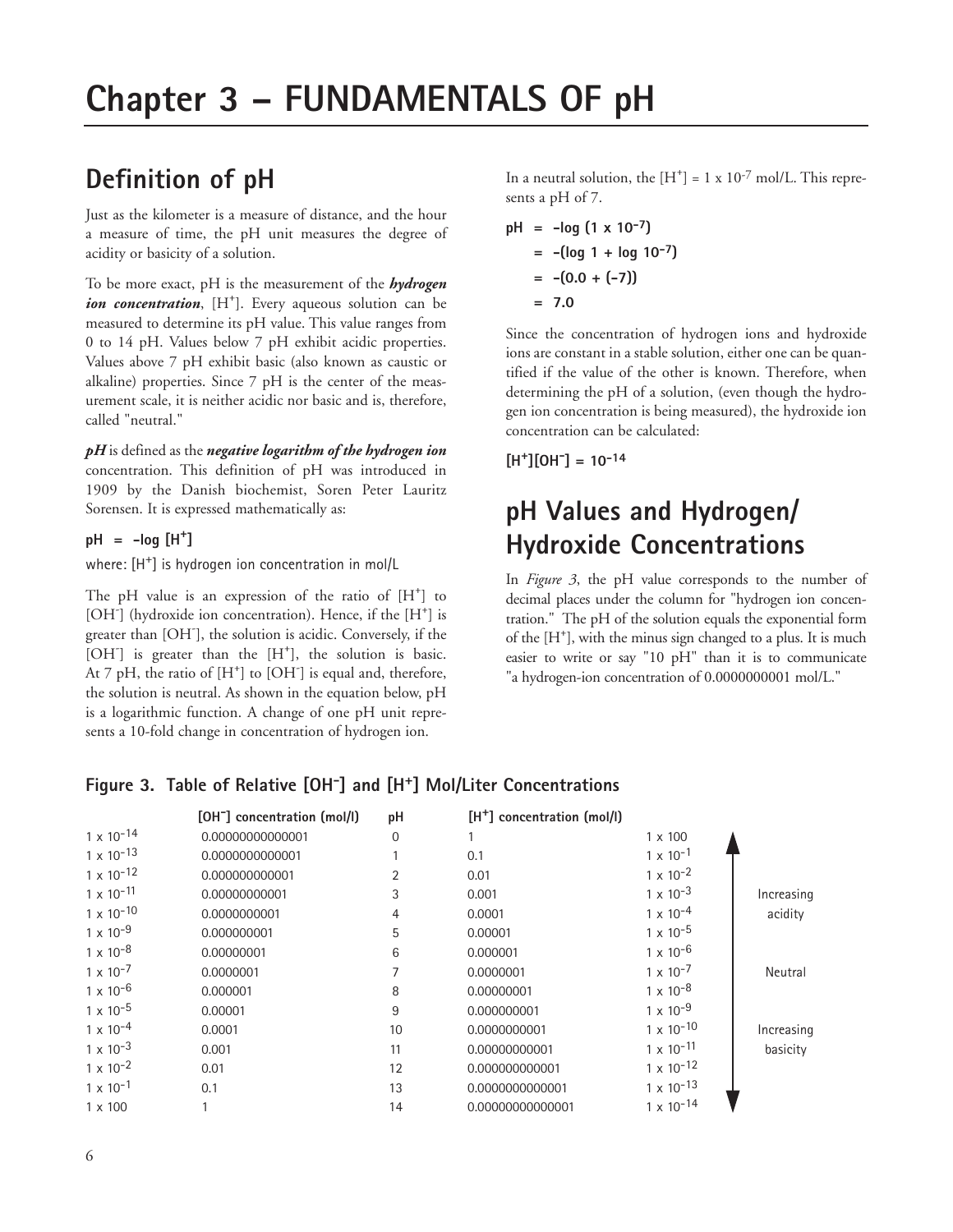#### **How Is pH Measured?**

The measurement of pH in an aqueous solution can be made in a variety of ways. The most common way involves the use of a pH sensitive glass electrode, a reference electrode and a pH meter. Alternative methods for determining the pH of a solution are:

• **Indicators**: Indicators are materials that are specifically designed to change color when exposed to different pH values. The color of a wetted sample paper is matched to a color on a color chart to infer a pH value. pH paper is available for narrow pH ranges (for example, 3.0 to 5.5 pH, 4.5 to 7.5 pH and 6.0 to 8.0 pH), and fairly wide pH ranges of 1.0 to 11.0 pH.

*NOTE: pH paper is typically used for preliminary and small volume measuring. It cannot be used for continuous monitoring of a process. Though pH paper is fairly inexpensive, it can be attacked by process solutions, which may interfere with the color change.*

• **Colorimeter**: This device uses a vial filled with an appropriate volume of sample, to which a reagent is added. As the reagent is added, a color change takes place. The color of this solution is then compared to a color wheel or spectral standard to interpolate the pH value.

The colorimeter can be used for grab sample measuring, but not continuous on-line measuring. It is typically used to determine the pH value of water in swimming pools, spas, cooling towers, and boilers, as well as lake and river waters.

A pH meter is always recommended for precise and continuous measuring. Most laboratories use a pH meter connected to a strip chart recorder or some other data acquisition device so that the reading can be recorded or stored electronically over a user-defined time range.

#### **Activity versus Concentration**

Glass electrodes are sensitive to the hydrogen ion *activity* in a solution. Consequently, the concentration of hydrogen ion is not the only factor influencing the pH of a solution. The concentration of other chemicals in the solution, or the *ionic strength* of the solution, is also a major influence in the measurement of pH.

The term "ionic strength" is used to describe the amount of ionic species in a solution, as well as the magnitude of charge on those species. Examples of ion species compounds are sodium  $(Na^+)$  sulfate  $(SO_4^2)$ , calcium  $(Ca^2+)$  chloride (Cl<sup>-</sup>), and potassium  $(K^+)$  nitrate  $(NO_3^-)$ . Presence of these ions in solution tends to limit the mobility of the hydrogen ion, thereby decreasing the activity of H<sup>+</sup>.

The concept of limited mobility of the hydrogen ion is analogous to a person entering a shopping mall. If the shopping crowd is very small, the person is free to move about the mall in any direction. However, if the mall is very crowded, the shopper has a difficult time moving from store to store, which severely limits their activity. It is this same principle of a "crowded environment" that limits the activity of the hydrogen ion.

The following equation mathematically describes this effect on the activity of  $H^*$ :

#### $pH = -\log \{ [H^+] \times [f] \}$

where: *f* is the activity coefficient

In solutions where the ionic strength is very low, the activity coefficient is 1.00, making the activity of hydrogen ion equal to its concentration. As the ionic strength of a solution increases, the activity coefficient decreases. This has the effect of lowering the activity of hydrogen ion, which is seen as an increase in pH. The following example illustrates this point:

Example: The pH of a 0.00002 M solution of nitric acid can be calculated using this equation:

$$
pH = - log { [H+] x [f]}pH = - log { [0.00002] x [1]}pH = 4.70
$$

The value of [ *f* ] can be derived from various equations, or found in tables published in:

*CRC Handbook of Chemistry and Physics* by Robert C. West, Ph.D., Ed., CRC Press, Inc., Boca Raton, FL

*Lange's Handbook of Chemistry* by John A. Dean, Ph.D., Ed., McGraw-Hill Book Company, NY, NY

The product of the activity coefficient and hydrogen ion concentration is equal to 0.00002. This means that the ionic strength of the solution has no effect on the pH calculation.

If the ionic strength were 0.1, the new pH can be calculated using this equation:

 $pH = - \log \{ [H^+] \times [f] \}$ **pH = - log {[0.00002] x [0.75]} pH = 4.82**

If the ionic strength of the solution was 0.1, the activity coefficient, [ *f* ], would then be 0.75. The product of the activity coefficient and hydrogen ion concentration is now less than 0.00002. This causes the pH calculation of the nitric acid solution to increase by 0.12 pH unit. In this case, the ionic strength has a major influence on the pH of the solution.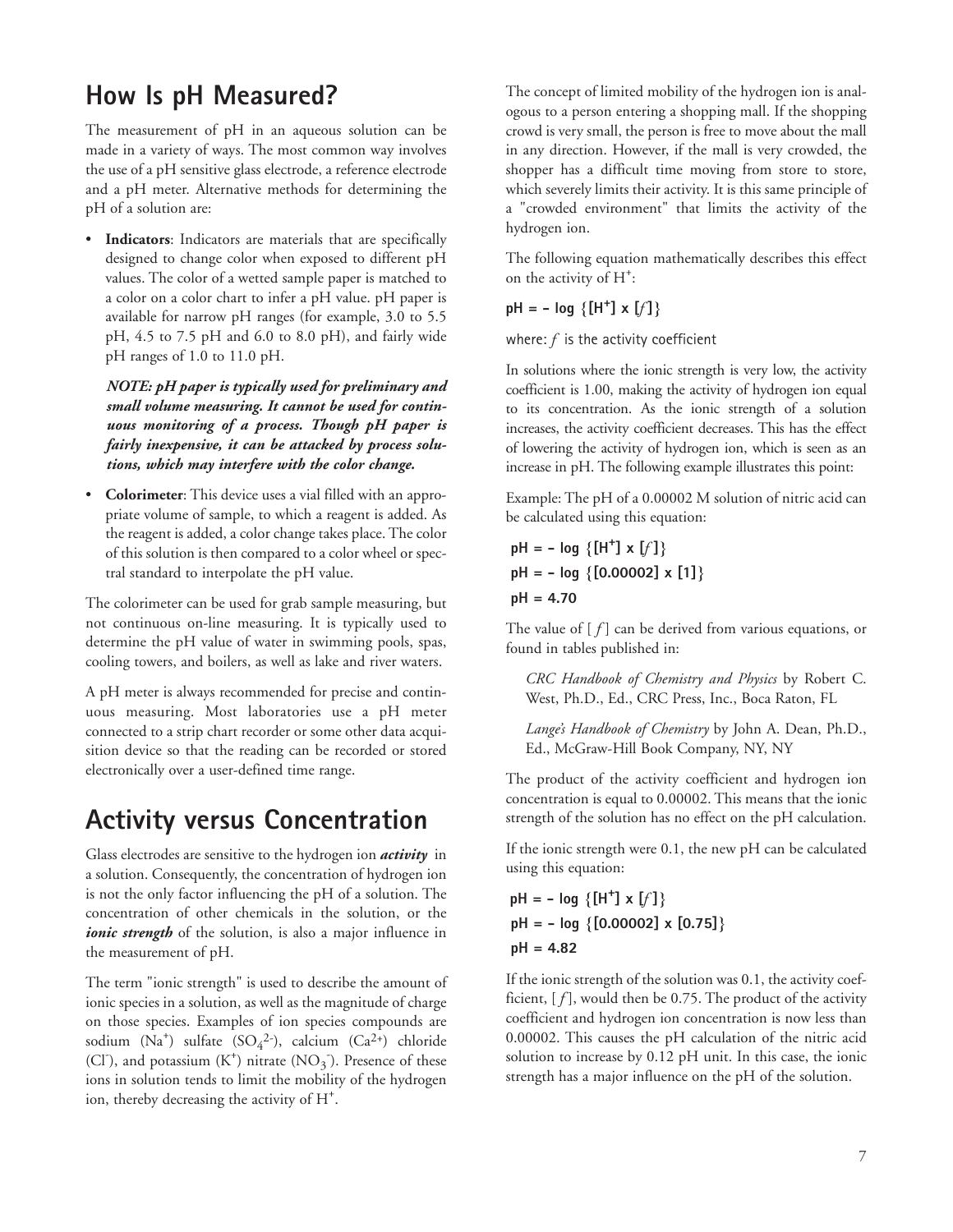#### **The Nernst Equation**

The general mathematical description of electrode behavior was described by the 19th century German chemist, Hermann Walther Nernst (1864 – 1941). He introduced the Nernst equation in 1889, expressed as:

$$
E = E_0 - \frac{2.3RT}{nf} \log a_i
$$

where:

- $E =$  total potential (in millivolts) between two electrodes
- $E_0$  = standard potential of the ion
- $R =$  universal gas constant (in Joules/mol-Kelvin)
- $T =$  absolute temperature (in Kelvin)
- n = charge of the ion
- F = Faraday constant (in Coulombs/mol)
- $a_i$  = activity of the ion

The entire term "2.3RT/nF" is called the Nernst factor, or slope factor. This term provides the amount of change in total potential for every ten-fold change in ion concentration. For hydrogen ion activity, where n = 1, the Nernst factor is 59.16 mV for every ten-fold change in activity at 25°C. This means that for every pH unit change, the total potential will change 59.16 mV.

The following general equation may be stated for any temperature (since pH is defined as the negative logarithm of the hydrogen ion activity):

#### $E = E_0 + (1.98 \times 10^{-4})$  T<sub>K</sub> pH

However, the Nernst factor will change when temperature changes (T is not constant). At 25°C the slope of the pH electrode is 59.16 mV/pH unit. At 0°C the slope value is approximately 54 mV/pH, and at 100°C the slope value is approximately 74 mV/pH. The millivolt output of the glass pH electrode will change with temperature in accordance with the Nernst equation. As the temperature increases, so does the millivolt output. Specifically, the slope of the electrode is what changes.

The change in electrode output versus temperature is linear which can be compensated in the pH meter. The linear function for temperature vs. pH change can be expressed as:

#### **0.003 pH error/pH unit/°C**

If an uncompensated pH system were standardized in pH 7 buffer at 25°C, and then a sample at 23°C measured 4.00 pH, the error would be 0.018 pH unit (.003 x 2°C x 3 units). For a measurement of 4.00 pH at 75°C (probably close to a typical worst case), an uncompensated pH system would read 4.45 pH.

### **The Standard Hydrogen Electrode**

The glass measuring electrode has its electrochemical roots planted in the earlier use of the standard hydrogen electrode (SHE). The SHE is the universal reference for reporting relative half-cell potentials. It is a type of gas electrode and was widely used in early studies as a reference electrode, and as an indicator electrode for the determination of pH values. The SHE could be used as either an anode or cathode depending upon the nature of the half-cell it is used with.

The SHE consists of a platinum electrode immersed in a solution with a hydrogen ion concentration of 1.00M. The platinum electrode is made of a small square of platinum foil, which is platinized with a finely divided layer of platinum (known as platinum black). Hydrogen gas, at a pressure of 1 atmosphere, is bubbled around the platinum electrode. The platinum black serves as a large surface area for the reaction to take place, and the stream of hydrogen keeps the solution saturated at the electrode site with respect to the gas.

It is interesting to note that even though the SHE is the universal reference standard, it exists only as a theoretical electrode which scientists use as the definition of an arbitrary reference electrode with a half-cell potential of 0.00 volts. (Because half-cell potentials cannot be measured, this is the perfect electrode to allow scientists to perform theoretical research calculations.) The reason this electrode cannot be manufactured is due to the fact that no solution can be prepared that yields a hydrogen ion activity of 1.00M.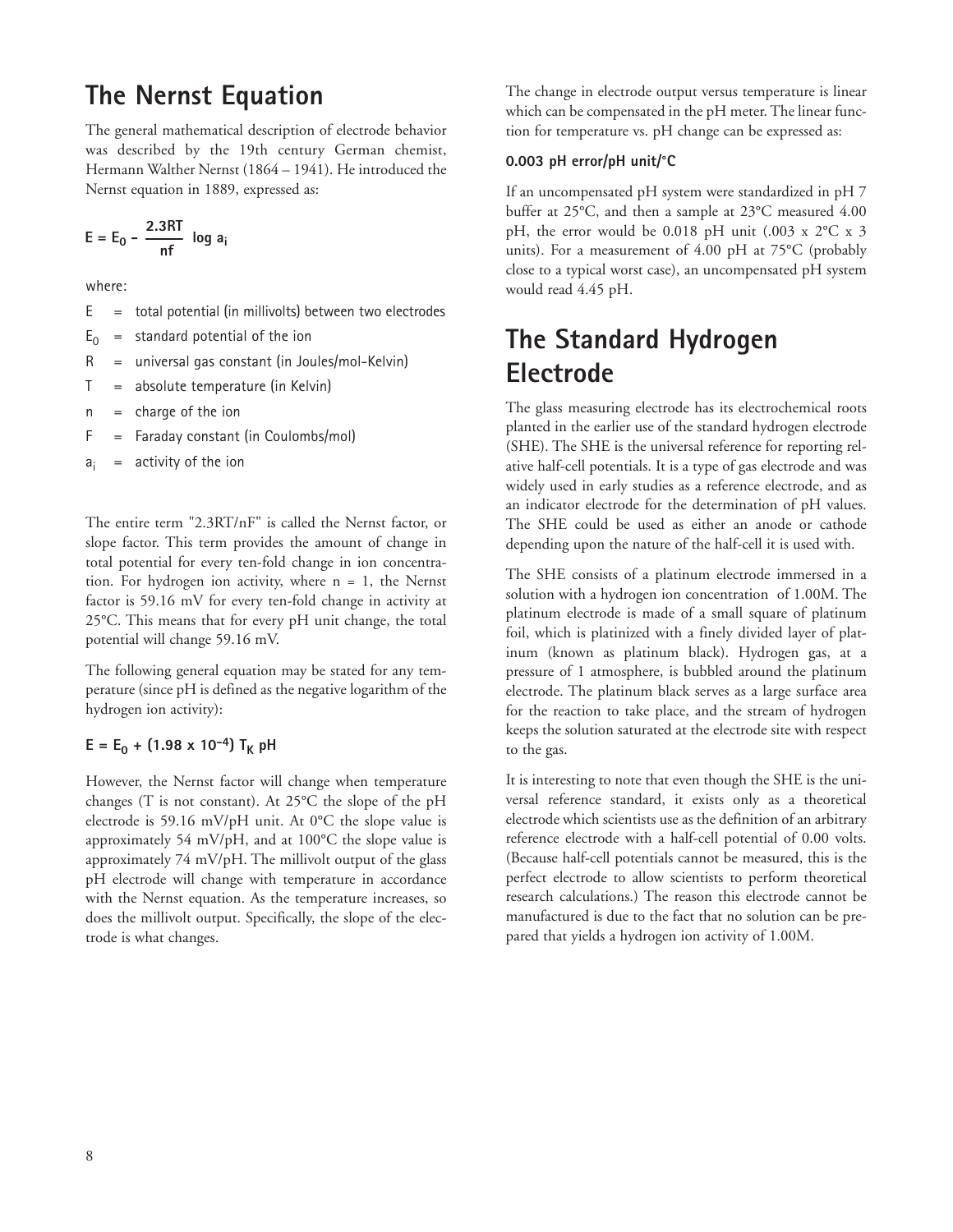### **pH Electrodes**

A pH electrode assembly, or sensor, as it is sometimes referred to, consists of two primary parts:

- **Measuring electrode**: The measuring electrode is sometimes called the glass electrode, and is also referred to as a membrane or active electrode.
- **Reference electrode**: The reference electrode is also referred to as a standard electrode.

*Figure 4* shows these two electrodes.

#### **Figure 4. Electrode Pair**



The pH measurement is comprised of two half-cell, or electrode, potentials. One half-cell is the pH sensitive glass measuring electrode and the other is the reference electrode. Just as the two half-cell potentials of a battery are required to complete a circuit so does a pH sensor.

The mathematical expression for this is:

$$
E = E_m - E_r
$$

where:

 $E_m$  = the electrode potential of the measuring electrode

 $E_r$  = the electrode potential of the reference electrode

This type of measurement, in millivolts, is referred to as a potentiometric measurement.

Since voltage-measuring devices only determine differences in potentials, there is no method for determining the potential of a single electrode. A galvanic measurement circuit is formed by connecting the measuring electrode (half-cell potential) and the reference electrode (half-cell potential) to the signal input of the measuring device. At the reference electrode there is a solid/solution interface, where a chemical reaction takes place. This enables an electrical current to flow through the measuring device, (pH meter) which allows the reading to be made (*Figure 5*).



**Figure 5. pH Measurement Circuit**

Since the current that passes through the half-cells and the solution being measured is extremely small, the pH meter must have a high internal impedance, so as not to "drag down" the millivolt potential produced by the electrodes. This low current flow ensures that the chemical characteristics of the solution being measured remains unaltered.

A galvanic potential is formed due to charge exchanges occurring at the phase boundaries of the glass measuring electrode. In effect, the pH sensor assembly forms a galvanic cell using two metal conductors (lead wires of the measuring and reference electrodes) interconnected through their respective electrolyte solutions, and the media. Since phase boundaries cannot be measured individually and there are always more than two phase boundaries present, the pH meter measures the *overall potential*. The overall potential is comprised of the following elements:

- Metal lead-out wire of the measuring electrode
- Electrolyte of the measuring electrode
- Diffusion potentials at solid/solution interfaces
- Electrolyte of the reference electrode
- Metal lead-out wire of the reference electrode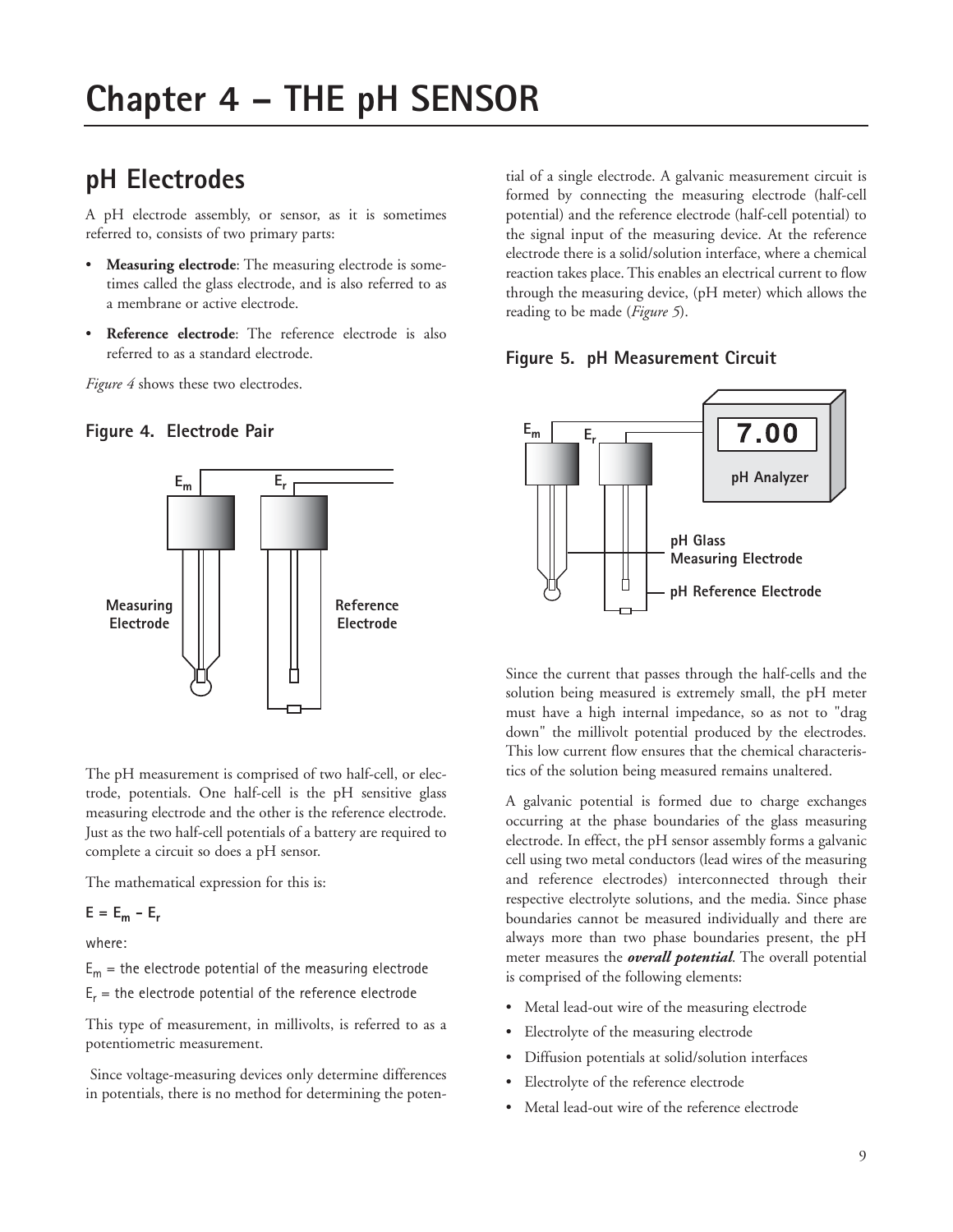The measuring and reference electrodes can be in one of two forms: two physically separate electrodes, known as an electrode pair; or the electrodes can be joined together in a single glass body assembly known as a combination electrode (*Figure 6*).

#### **Figure 6. Combination Electrode**



The electrode pair and combination electrode styles originated many years ago and continue to be widely used today. In the 1970's a different style pH sensor was specifically developed (and patented) for continuous on-line measurement applications. This pH sensor uses a *differential electrode technique* (*Figure 7*) which employs two pH glass measuring electrodes. One electrode is used as the active or measuring electrode, and the other is used as part of a reference assembly. The reference assembly consists of a pH glass measuring electrode immersed in a 7 pH buffer solution which is mechanically isolated from the solution being measured by a double junction "salt bridge" (see "The Reference Junction" subsection on page 14 for details). These two halfcell potentials are then referenced to a third ground electrode.

The differential electrode technique is expressed as:

$$
E_{\text{out}} = [(E_m - E_g) - (E_r - E_g)]
$$

where:

 $E_m$  = measuring electrode voltage

 $E_r$  = reference electrode assembly voltage

 $E_q$  = solution ground electrode voltage

After canceling the  $E_a$  term:

 $E_{\text{out}} = E_m - E_r$ 

#### **Figure 7. Differential Electrode Measurement Technique**



Other major components of the differential pH sensor include the sensor cable, a temperature compensation device, electrolyte solutions, and reference junctions.

Based on field-proven results, the differential electrode technique has shown marked advantages over conventional electrode pairs and combination electrodes. The double junction salt bridge (part of the reference assembly) makes it extremely difficult for an appreciable amount of the solution being measured to migrate into the inner chamber. Since the inner chamber is filled with a buffer, a 100 to 1 dilution would only represent a change in measured pH of 0.05 pH units. Similar dilutions to the conventional reference electrode used in electrode pairs or combination electrodes could cause shifts of up to 2.0 pH units.

Another advantage of the differential electrode technique is the third "ground electrode." Since ground loop currents will pass through only this electrode, and not through the reference electrode, the overall pH signal output is unaffected by the ground loop potential.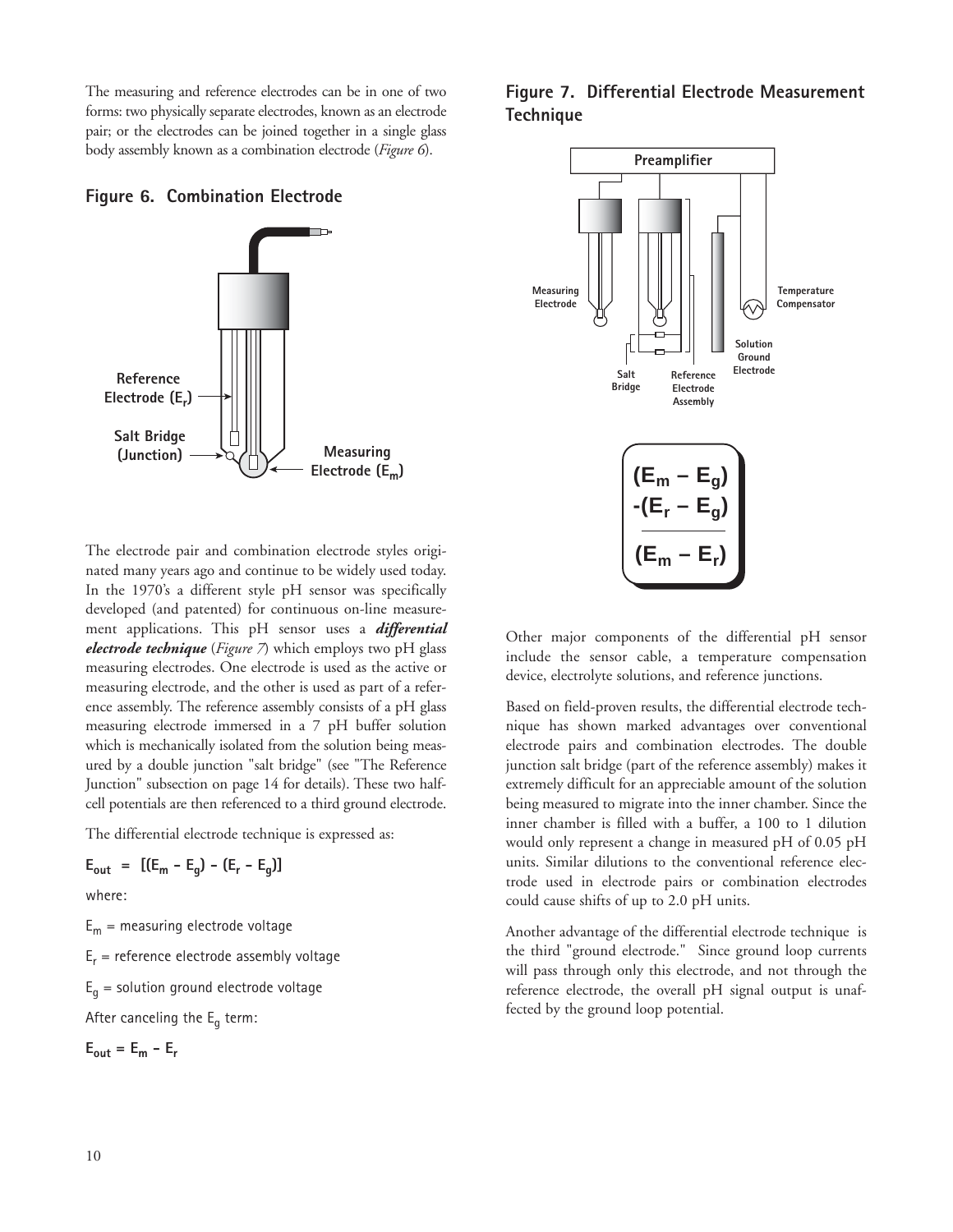### **The Measuring Electrode**

The galvanic voltage output produced by a measuring electrode will depend on the ionic activity of the species of ions for which the electrode was designed to measure. In the case of pH electrodes, it is the hydrogen ion activity.

Based upon the Nernst equation, at 25°C, the output of a pH measuring electrode is equal to 59.16 mV per pH unit. At 7.00 pH, which is the isopotential point for a perfect electrode, the output is 0 mV. As the solution pH increases (less acidic), the mV potential becomes more negative. Conversely, as the solution pH decreases (more acidic), the mV potential becomes more positive.

The glass measuring electrode has been adopted as the measuring element for most pH sensors in use today. The measurement is predicated on the principal that a hydrated gel layer forms between the outer surface of the glass and the aqueous solution being measured (*Figure 8*).

The internal wire element of the measuring electrode has a potential,  $E_3$ , with respect to the internal fill solution (*Figure 9*). Another potential,  $E_2$ , exists between the internal fill solution and the inside surface of the glass.

Depending on the pH of the solution being measured, hydrogen ions will migrate into or out of the gel layer. In an alkaline solution, hydrogen ions migrate out of the gel layer and a negative charge is developed on the outer gel layer. Because the internal fill solution of the electrode is at a constant pH value, the internal potential remains constant. Therefore, the potential that is measured across the glass membrane is the result of the difference between the inner and outer electrical charge.

### **Asymmetry Potential**

When a pH electrode is immersed in a solution with the same pH as its internal fill solution, there should not be a measurable potential across the glass membrane. If such a potential exists, it is known as an *asymmetry potential*  (*Figure 9*). In practice, this potential is usually a few millivolts or less for a new, properly stored electrode.





Things that limit the ability of the ion exchange mechanism cause asymmetry potential. This includes a dehydrated electrode, using the electrode in a non-aqueous solution, or plugging and/or coating of the glass surface. Asymmetry



#### **Figure 8. Ion Migration Between Aqueous Solution and pH Sensitive Glass**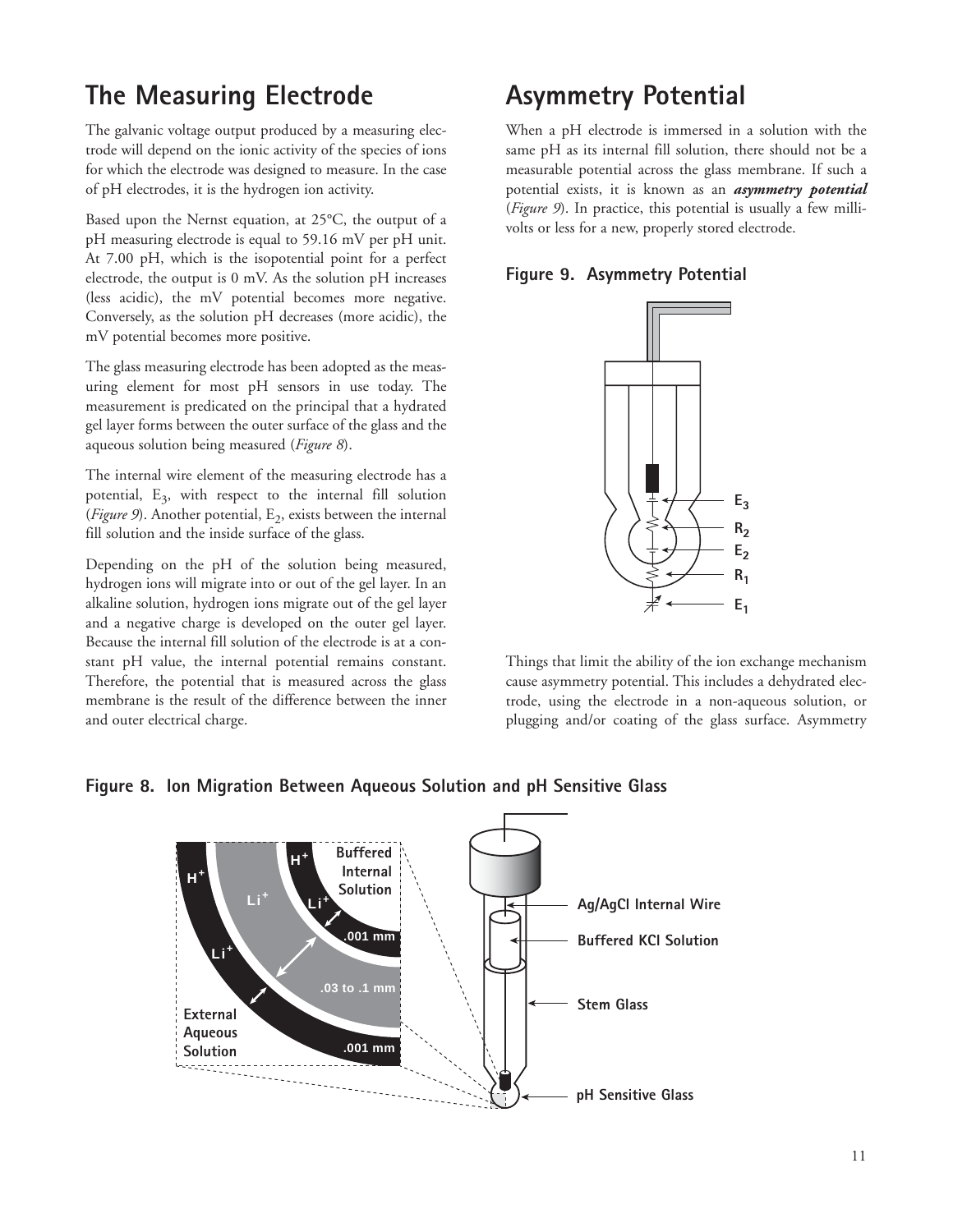potential is also referred to as the difference in potentials between the measuring and reference electrodes when immersed in a zero solution. This potential constantly changes depending on the pH value of the solution, temperature, age of the measuring electrode, and its type of glass formulation.

Calibration of the pH sensor, with the measuring instrument, will compensate for any asymmetry potential(s). Proper cleaning of the electrode and reference junction prior to calibration is essential. Long term usage of the sensor between calibrations will show changing pH as a function of the asymmetry potential(s) in combination with actual changes of the pH value. Once the asymmetry potential has increased beyond the instrument compensation capability through calibration, the sensor must be renewed if possible. If changing the internal fill solution and/or junction does not reduce the asymmetry potential, the sensor is beyond refurbishing and must be replaced.

### **Sodium Ion Error**

Although the pH glass measuring electrode responds very selectively to hydrogen ions, there is a small interference caused by similar ions such as lithium, sodium, and potassium. The amount of this interference decreases with increasing ion size. Since lithium ions are normally not in solutions, and potassium ions cause very little interference, sodium ions present the most significant interference.

*Sodium ion error* (also referred to as alkaline error) is the result of alkali ions, particularly sodium ions, penetrating the glass electrode silicon-oxygen molecular structure and creating a potential difference between the outer and inner surfaces of the electrode. Hydrogen ions are replaced with sodium ions (decreasing the hydrogen ion activity), thereby artificially suppressing the true pH value. This is the reason pH is sometimes referred to as a measure of the hydrogen ion activity and not hydrogen ion concentration.

Sodium ion interference occurs when the hydrogen ion concentration is very low and the sodium ion concentration is very high. Temperature also directly affects this error. As the temperature of the process increases, so does the sodium ion error.

Depending on the exact glass formulation, sodium ion interference may take effect at a higher or lower pH. There is no glass formulation currently available that has zero sodium ion error. Since some error will always exist, it is important that the error be consistent and repeatable. With many glass formulations, this is not possible since the electrode becomes sensitized to the environment that it was exposed to prior to experiencing high pH levels. For example, the exact point at which the sodium ion error of an electrode occurs may be

11.50 pH after immersion in tap water, but 12.50 pH after immersion in an alkaline solution .

Controlled molecular etching of special glass formulations can keep sodium error consistent and repeatable. This is accomplished by stripping away one molecular layer at a time. This special characteristic provides a consistent amount of lithium ions available for exchange with the hydrogen ions to produce a similar millivolt potential for a similar condition.

### **Acid Error**

Acid error affects the low end of the pH measuring scale. As pH decreases and the acid error begins, water activity is reduced due to higher concentrations of acid displacing water molecules. The thickness of the hydrated gel layer becomes thinner due to acid stripping. This effect has a negative influence on the mV output, thereby causing the measured pH value to remain higher than the theoretical pH value. The acid error changes very little with temperature. Over time, an upward drift of pH in acidic solutions is indicative of acid error.

Since acid error is usually observed below 1.00 pH and most process applications are well above that, it is fairly uncommon. Process monitoring equipment is usually set to respond to a setpoint at which appropriate action will be taken to return the pH to this value when the pH is above or below it. For example, the controller will add caustic to a solution that is below the setpoint. It does not matter that the true pH value is 0.91 pH and is not accurate, since the controller will be calling for caustic addition until the setpoint is reached.

### **Temperature Effects**

Temperature affects the pH measurement in two ways. The first is a change in pH due to changes in dissociation constants of the ions in the solution being measured. This implies that as solution temperature changes, the pH value also changes. Presently available instrumentation cannot account for this change because the dissociation constants vary from solution to solution.

The second reason temperature affects the pH measurement, is glass electrode resistance. Since the glass measuring electrode is an ionic conductor, it stands to reason that the resistance of the glass will change as the solution temperature changes. As temperature rises, resistance across the glass bulb decreases. This change in resistance versus temperature is constant and can be calculated depending on the specific type of glass formulation of the electrode. In practical terms,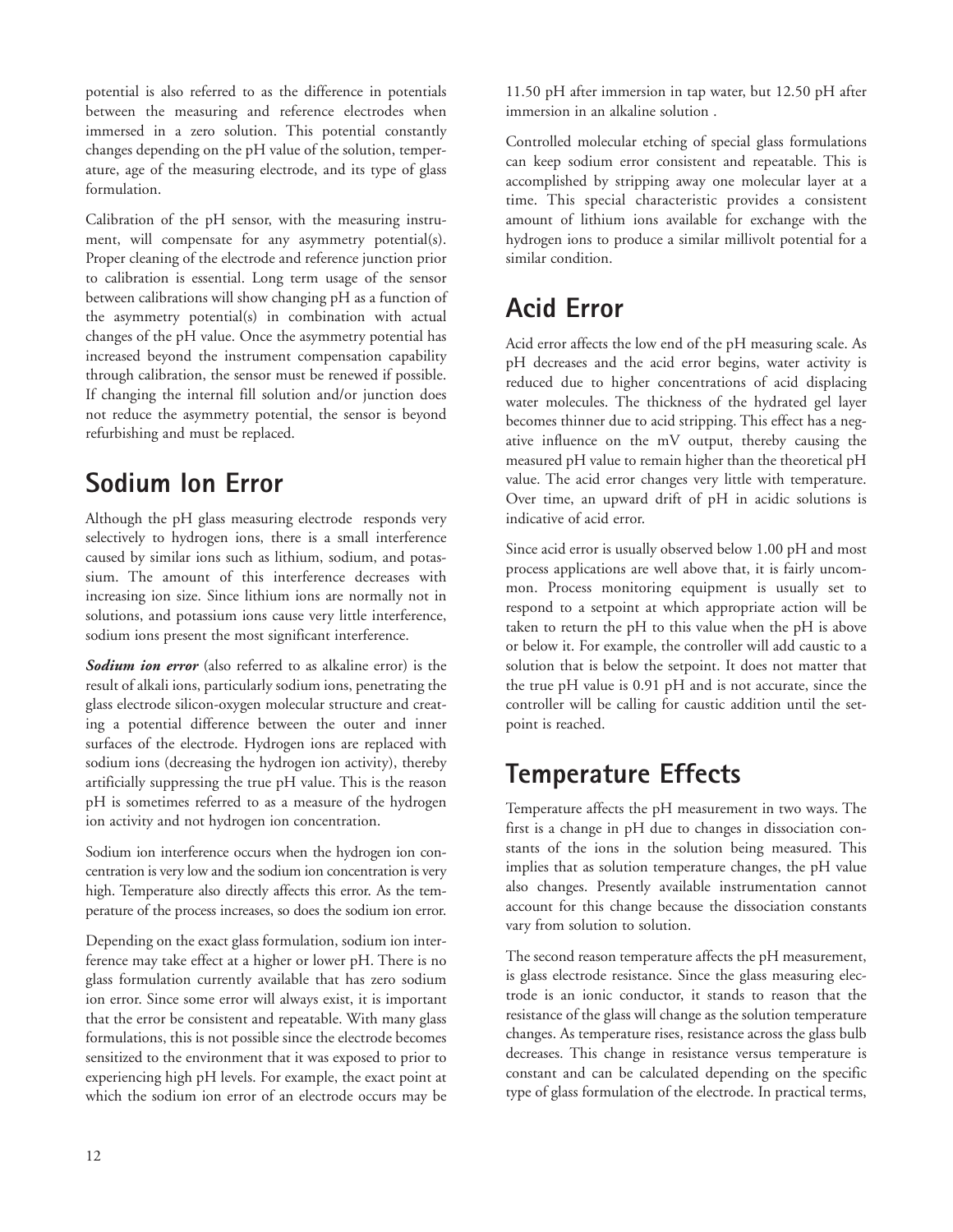electrode resistance drops ten-fold for every 30°C rise in temperature. For example, an electrode with a 100 megohm resistance at 25°C will decrease to 10 megohm at 55°C. Assuming that the theoretical pH of the solution is constant, the changing electrode resistance will incorrectly affect the pH reading, requiring the use of temperature compensation in the measurement circuit.

A typical glass electrode at 25°C can have a resistance of 100 megohms. Typical ranges can vary from 20 to 800 megohms. In contrast, the resistance range for reference electrodes varies from 100 to 5000 ohms.

The resistance value of the measuring electrode is based on a number of influences: solution temperature, glass formulation, glass thickness, the shape of the measuring electrode tip (*Figure 10*), its surface measuring area, and the physical state of the hydrated gel layer.





Although temperature will not affect the speed of response of the electrode, the thickness of the glass will. A thicker glass will be more durable, but also has more resistance, a noisier signal and a longer response time. A thinner glass will have less resistance and a quicker response time, but will be more fragile.

With high electrode resistance comes the impact of capacitance coupling and electrical noise (*Figure 11*). The lead wire exiting the measuring electrode is prone to picking up spurious electrical signals – an effect known as hand capacitance. Similar to extending a radio antenna for pulling in distant stations, the longer the electrode lead wire length, the more prone the electrode is to picking up interference. In the case of hand capacitance, merely waving a hand next to the cable will cause the measuring instrument display to change erratically.

Shielding the electrode and using high quality cable in the manufacturing process can minimize the effects of electrical noise. Shielding is usually accomplished by incorporating a metallic band within the glass measuring electrode body. This band extends from the base of where the bulb is

coupled to the electrode body, up the shaft, and back to where the cable exits the body. When the electrode is immersed in the solution, the band effectively shields the measuring element from stray interference through the solution. (Combination electrodes are inherently shielded due to the fact that the reference fill solution surrounds the entire measuring element.)

#### **Figure 11. Electrical Potentials of Measuring and Reference Electrodes**



When taking measurements, it is recommended to immerse a majority of the metal band (measuring electrode shaft) into the solution. However, keep the area where the electrode shaft joins a cap or cable connection from being immersed. As for shielding the glass bulb, the solution being measured acts as the shield.

Most instruments presently manufactured compensate for electrode resistance changes resulting from solution temperature fluctuations. This compensation is almost always accomplished automatically using a temperature sensitive device as part of the measuring circuit. In other cases, it is accomplished manually with a adjustment to the feed-back circuit of the instrument electronics. On analog instruments, this is achieved by setting a dial to the correct temperature setting. For microprocessor-based instruments, a temperature value corresponding to the actual temperature of the solution being measured is manually entered.

#### **The Reference Electrode**

The glass measuring electrode is significant, but only part of the overall system that is used to measure pH. Its half-cell potential must be combined with the other half-cell potential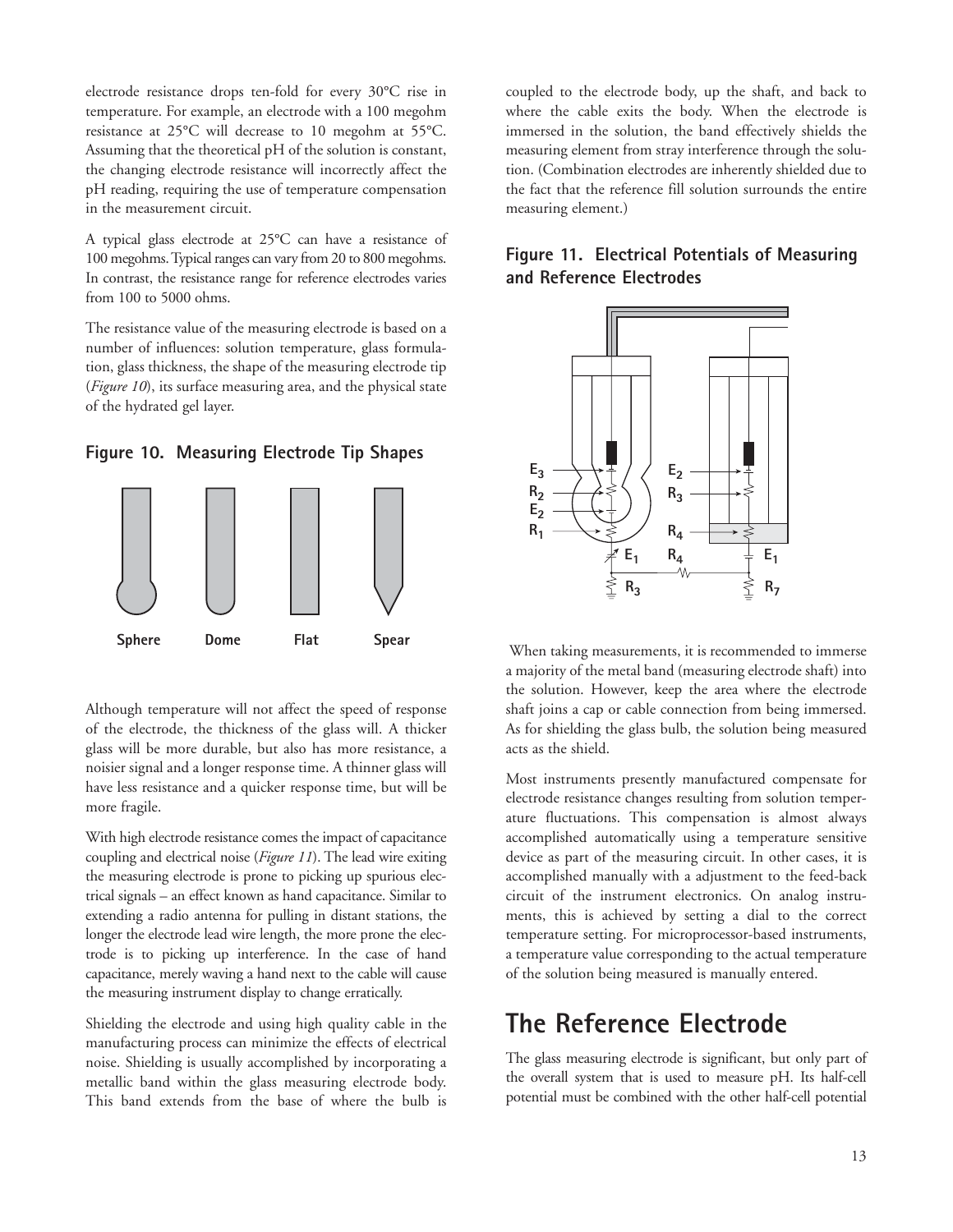of the reference electrode to complete the measurement circuit. Both of these elements, when submersed into a solution, generate a pH measurement when connected to a measuring device. For the measuring electrode to provide an accurate measurement, the reference electrode must have a constant and stable potential. Any deviation in its potential will cause the overall potential to change, thereby causing the pH reading at the measuring device to also change.

The reference electrode consists of a silver wire coated with silver chloride that is immersed in an electrolyte solution. This wire must be electrically connected with the solution being measured. This is accomplished through a porous junction, commonly called a salt bridge, which physically isolates the electrolyte and wire from the solution being measured. The electrolyte solution must have a high ionic strength to minimize resistance and not affect the solution being measured, and remain stable over large temperature swings. Potassium chloride (KCl) solutions that are 3.0 molar, 3.5 molar, or saturated have been successfully used for many years. This reference wire and electrolyte combination is referred to as the silver/silver chloride reference system.

Other types of reference systems are also manufactured for specific measurement needs. These alternate reference systems consist of calomel, thalamid or mercury.

### **The Reference Junction**

The reference junction is located at the measuring end of the reference electrode (or reference electrode assembly for a differential pH sensor). The reference junction is also referred to as a "*salt bridge*," liquid junction, or frit. Its purpose is to interface physically and electrically with the internal electrolyte and the solution being measured. This reference junction completes the current path from the glass measuring electrode to the reference electrode.

The reference junction must be chemically inert, so as not to interfere with the ion exchange process, and allow small amounts of electrolyte to flow through it, while maintaining a consistent low resistance value. The reference junction is constructed of porous materials such as wood, Teflon, Kynar, ceramic, or more exotic materials such as asbestos or quartz fibers. (There also is a ground glass sleeve junction that, just as the name implies, uses an area made of ground glass mated to another ground glass area. These two surfaces are tightly fitted together but allow electrolyte to permeate between them.) The size of the junction material usually corresponds to the size of the reference wire, and is usually shaped as a cylinder. Typically, its diameter is 1/16 inch to 1/8 inch and its length is between 1/8 inch and 1/2 inch. Annular junctions, which surround the reference electrode, are also used. They are available in a wide range of materials and sizes.

For current to flow, the junction must be able to conduct electrons. This current flow is established by allowing electrolyte solution (and to some detriment, the solution being measured) to penetrate the structure of the junction. The junction is designed to enable small amounts of the reference electrode electrolyte to leach out (flow) through it into the solution being measured. As the electrolyte flows out through the junction, it prevents the solution being measured from flowing back into the reference system and contaminating the KCl solution, and/or attacking the silver/silver chloride (Ag/AgCl) wire.

However, there are times when the solution being measured does penetrate the junction and contaminate the reference system. The solution being measured may be under sufficient pressure to force it back through the junction into the reference system. With replaceable junctions, an incorrectly installed junction (missing O-ring, torn O-ring, and/or cross threading) will allow the solution being measured to flow unimpeded past the junction. Measuring a solution that tends to coat or plug the junction is also detrimental, since it stops the electrolyte flow and increases the resistance of the junction.

Theoretically, the resistance of the junction and the chemical make-up of the reference system is assumed to be constant during calibration and measuring. However, due to junction contamination, junction plugging, electrolyte dilution, and chemical attack of the silver/silver chloride wire, the resistance is always changing, as well as the chemical composition of the whole reference electrode. Consequently, this highlights the importance of frequently calibrating to compensate for these factors.

### **Junction Potentials**

When comparing pH readings between two or more pH sensors, there are usually differences between the readings. The comparisons may be between a process solution reading and a grab sample reading. In this case, the differences are usually caused by the process reading being under pressure, whereas the laboratory reading is not. Gases are normally entrained (dissolved) in the process solution but dissipate from the grab sample, thereby no longer affecting the pH reading. Also, the grab sample and process solution temperatures may be far enough apart to affect the pH reading. Using sensors of different types can also cause differences in readings (typically combination electrodes or differential pH sensors for process measurement and electrode pairs for laboratory measurement, or any combination thereof). The sensor for the process reading is usually a sealed device, whereas the laboratory electrode pair is open to the atmosphere to enable refilling of electrolyte. Sealed references will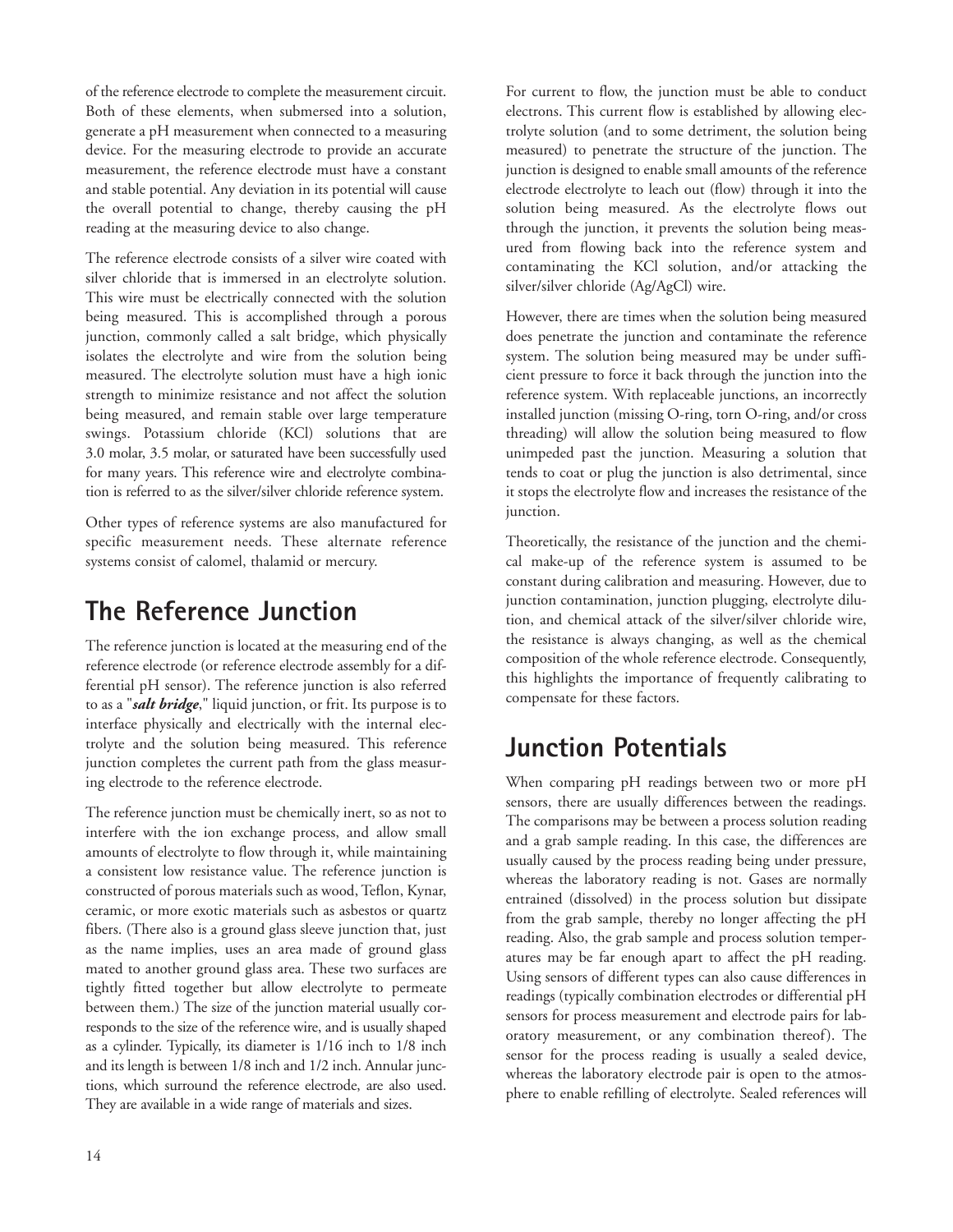usually produce different zero points than those of laboratory refillable electrodes, resulting in different pH readings.

Also, differences in readings may not necessarily be due to actual pH differences. Effects of junction potential, electrical grounding, electrode membrane coating, and dissociation constants of the solution being measured can greatly affect the millivolt output of the measuring and reference electrodes. Additionally, chemical compounds or particulate matter in the solution can disable the reference electrode and/or junction. The process can also contaminate the silver/silver chloride reference system. Sulfur compounds, heavy metals, and strong oxidizing and reducing agents can attack the silver/silver chloride reference system. The resultant reaction of this attack will form silver complexes or precipitate elemental silver that can block the pores of the junction, or produce oxidation-reduction potentials across the junction. In either case this results in an offset reference potential.

#### **Gel-filled Reference Electrode**

The gel-filled reference electrode uses a gelling agent added to the reference electrolyte solution. The purpose is to slow down the effects of contamination to the reference electrolyte by process migration through the porous junction. Also, it is more difficult for this gelled electrolyte to be forced out of the reference system cavity while the process undergoes periods of temperature and pressure cycling. The gel tends to last longer than conventional electrolyte solution under normal circumstances. Higher temperatures and processes that attack or strip the gelling agent (when migrating through the porous junction) will tend to break down the gelling agent.

#### **Buffers**

The term buffer is defined as, "a substance that absorbs an impact, protects against a shock, resists change, or maintains a relative acid/base concentration within a specific range."

With regard to pH, buffers are solutions in which the pH remains unchanged when small amounts of an acid or a base are added. A buffer is a solution of either a weak acid or base and one of its salts, which must resist a change in its pH value. A buffered solution contains chemicals that will not readily allow a change in pH value when being neutralized or changed by dilution.

An example of a poor buffer solution is trisodium phosphate. A 0.06% solution at room temperature has a pH of 12.0. A solution with half as much concentration (0.03%) has a pH of about 11.7, while a solution with twice as much concentration (1.2%) has a pH of 12.5. It is evident that an

increase or decrease in solution concentration will also increase or decrease the pH.

An example of a good buffer would be a solution of sodium sesquicarbonate. The pH value for this solution, in the same concentrations and with the same temperature as the previous example, remains consistent. This buffer indicates that it is a more stable solution.

### **Calibration**

pH electrodes must, from time to time, be calibrated to maintain measurement accuracy. It is a fact that the performance of a pH sensor degrades over time. The time period and related loss of sensor performance varies considerably with each application and its unique conditions.

Specifically, calibration is performed to compensate for changes in potential within the measuring and reference electrodes, as well as any change of potential between them. The electrodes are usually matched at the factory such that the measuring electrode and reference electrode, when put in a zero solution, (7.0 pH buffer) provide a zero mV output.

Differences or changes in potential can be caused by one or more of the following factors:

- **Contamination of the reference electrolyte solution**. The solution being measured is allowed to migrate through the junction and enters the electrolyte cavity, thereby changing its composition and altering its electrochemical reaction.
- **Electrolyte evaporation/depletion**. As the solution being measured enters the reference electrolyte cavity, the electrolyte is displaced. Under the right combination of temperature and pressure conditions, the electrolyte, process solution, or a mixture of both can be drawn out of the cavity. As the level changes, so does the potential output, until finally, the level drops below the silver/silver chloride wire to cause an open measuring circuit.
- **Chemical attack of the silver/silver chloride wire**. As the solution being measured enters the reference electrolyte cavity, certain changes may occur that poison the silver/silver chloride wire. This physical/chemical attack on the wire changes its properties such that the whole reference system no longer produces the same output as it did prior to the attack. In some cases, this change in output will remain constant, while in others it may be constantly degenerating over time.
- **Junction potential**. When exposed to the solution being measured, the reference junction may become contaminated and/or plugged. This changes the resistance of the reference electrode, thereby changing its output.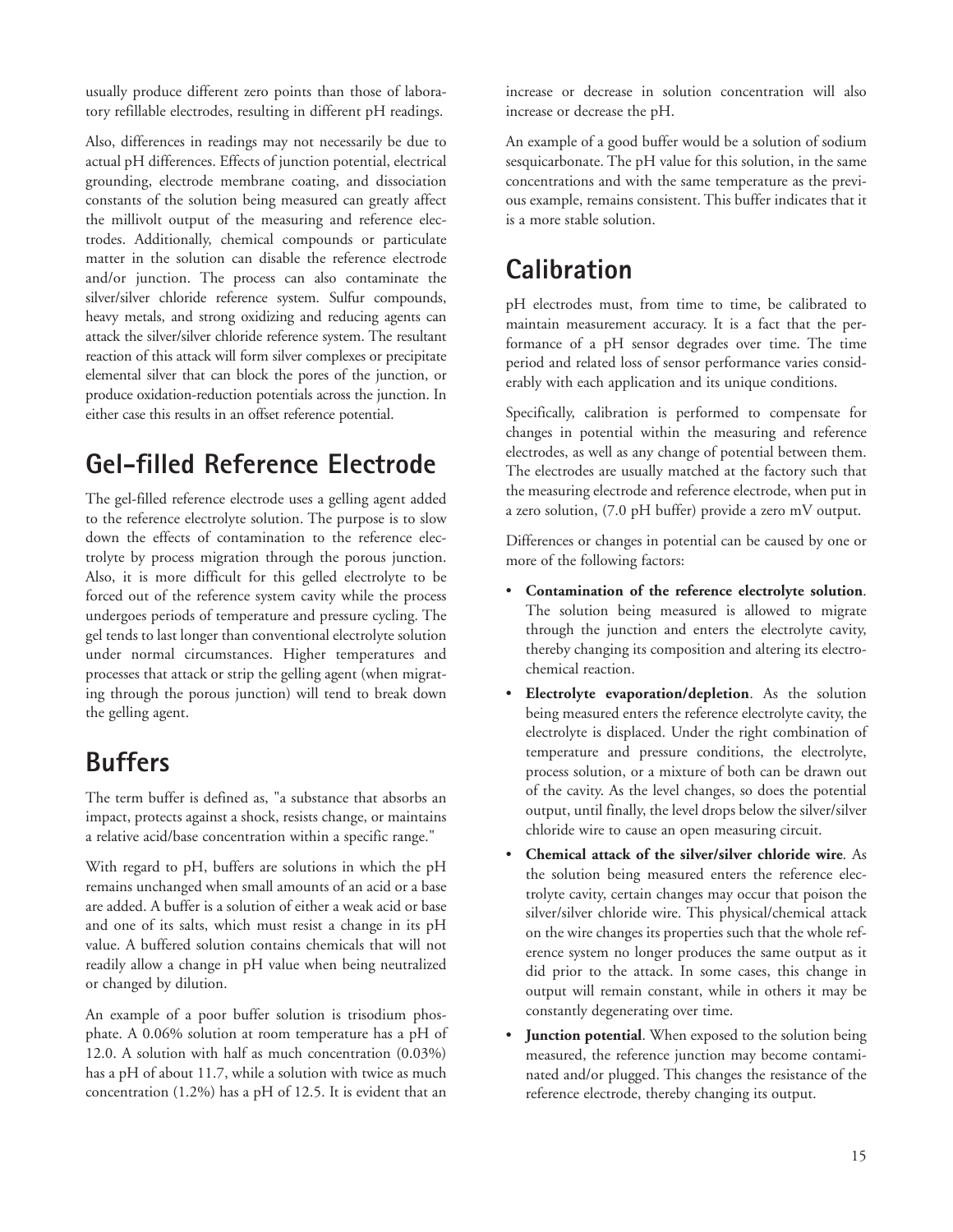• **Aging of the measuring electrode**. As the glass measuring electrode is exposed to the solution being measured, the electrode is continuously attacked. The gel layer that is formed at the electrode tip undergoes continuous change which ultimately alters its output. This "aging" is continuous. The glass measuring electrode never becomes stable. As aging progresses, the gel layer becomes thicker, thereby affecting its output.

Taking into account any one of these factors, let alone the possibility of two or more of these conditions occurring, it is easy to see why a pH sensor must be re-calibrated in a pH buffer solution to maintain measurement accuracy.

Calibration also involves checking the slope of the measuring electrode. Slope defines the ability of the measuring electrode to change its output by 59.16 mV per pH unit at 25°C. For previously stated reasons, virtually all pH instruments use a slope adjustment to compensate for the inability of the measuring electrode to accurately produce its output signal. The slope adjustment is made using a buffer that has a value at least 3 pH units from the zero buffer (7.0 pH).

When calibrating pH sensors, buffers are used to compensate for any inherent offsets of the sensor. Typically, 4 pH and 7 pH buffers are used to perform the calibration. For best calibration accuracy, use buffers with values that are close to the normal pH value of the solution being measured. For example, if the solution being measured is normally 2 pH, it is best to use 4 pH and 7 pH buffers rather than 7 pH and 10 pH buffers. Ideally, one of the buffer values for this example should be 2 pH.

Adhere to the standard practice of using calibration buffers that are at least three pH units apart. This difference is intended to provide the electrode with sufficient change, enabling its slope to be plotted over a wide area. When adjusting the zero and slope, carefully follow the equipment manufacturer's instructions to avoid inaccurate results. When calibrating an instrument without temperature compensation capability, the temperatures of the buffers need to be known. *Figure 12* indicates how the value of a pH buffer is affected by changes in temperature.

For instruments with automatic temperature compensation, the proper calibration technique is to allow the sensor and buffer temperatures to equalize, and to rinse the sensor in *distilled* water between buffers. This will remove residual contaminants from the sensor, prevent buffer contamination carryover, and prolong the buffer solution. Never reuse buffers by pouring the used buffer portion back into the bottles. Always immediately discard buffers after use.

#### **Figure 12. pH Buffer Values versus Temperature Changes**

| Temperature     | 4.01<br>pH<br>buffer | 6.87<br>рH<br>buffer | 9.18<br>pH<br>buffer | 12.45<br>pH<br>buffer |
|-----------------|----------------------|----------------------|----------------------|-----------------------|
| $0^{\circ}$ C   | 4.00                 | 6.98                 | 9.46                 | 13.42                 |
| $25^{\circ}$ C  | 4.01                 | 6.87                 | 9.18                 | 12.45                 |
| $50^{\circ}$ C  | 4.06                 | 6.83                 | 9.01                 | 11.71                 |
| $70^{\circ}$ C  | 4.13                 | 6.85                 | 8.92                 | 11.22                 |
| $100^{\circ}$ C | 4.25                 | 6.90                 | 8.81                 | 10.65                 |

The following graphs show the temperature versus pH curve in a more representative form:

#### **Figure 13. Plotted pH versus Temperature Values for 4.01 pH Buffer**

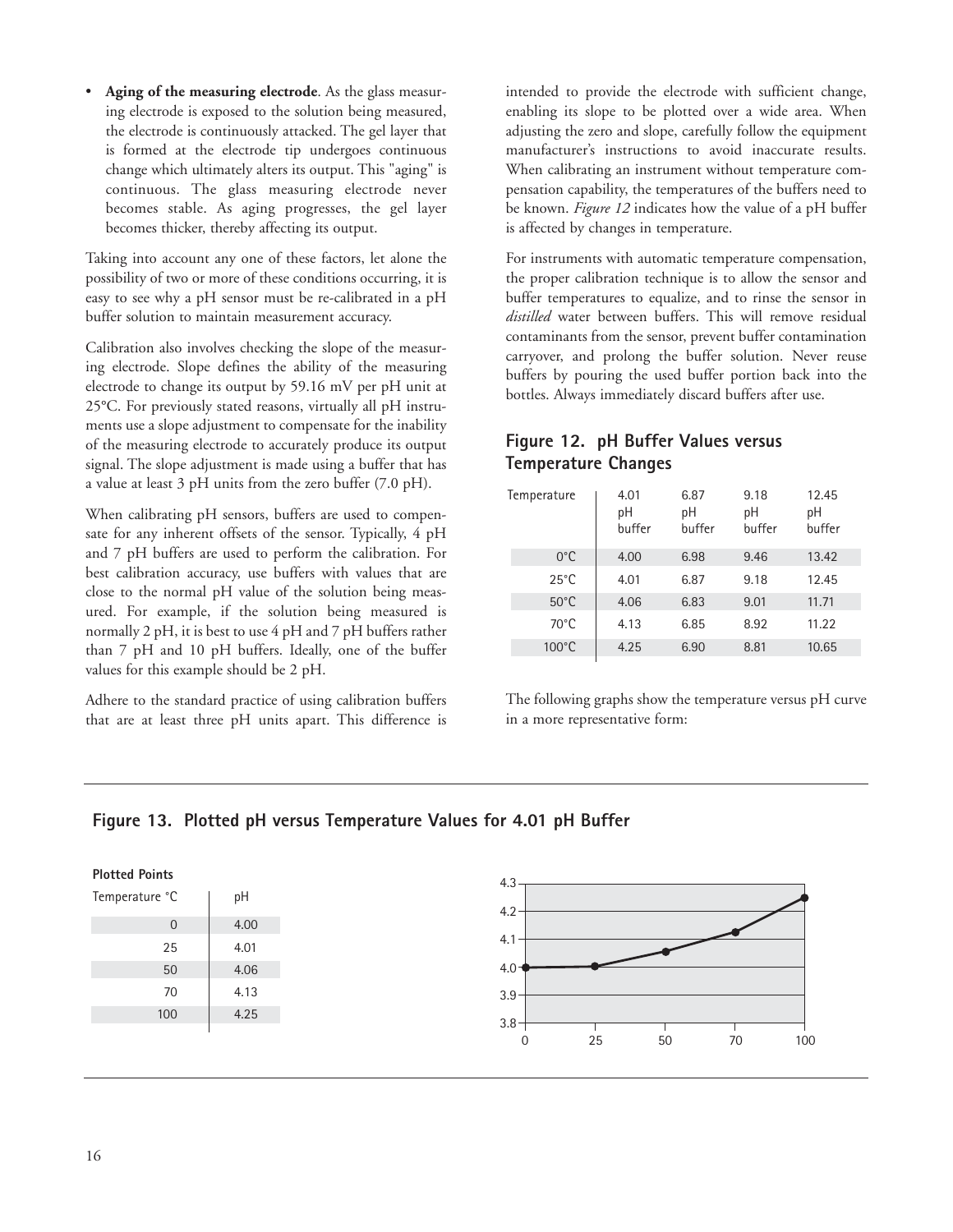|  |  |  | Figure 14. Plotted pH versus Temperature Values for 6.87 pH Buffer |  |  |
|--|--|--|--------------------------------------------------------------------|--|--|
|--|--|--|--------------------------------------------------------------------|--|--|



#### **Figure 15. Plotted pH versus Temperature Values for 9.18 pH Buffer**



#### **Figure 16. Plotted pH versus Temperature Values for 12.45 pH Buffer**



*NOTE: pH 10 buffer is also readily available but is not as stable as pH 7 and pH 4 buffers, particularly at extreme temperatures. When pH 10 buffer is exposed to air, it absorbs carbon dioxide. As this occurs, the buffer becomes more acidic and is no longer dependable as a calibration reference solution. Even when stored in sealed plastic bottles, the carbon dioxide molecules permeate the plastic bottle and over time will cause the same reaction.*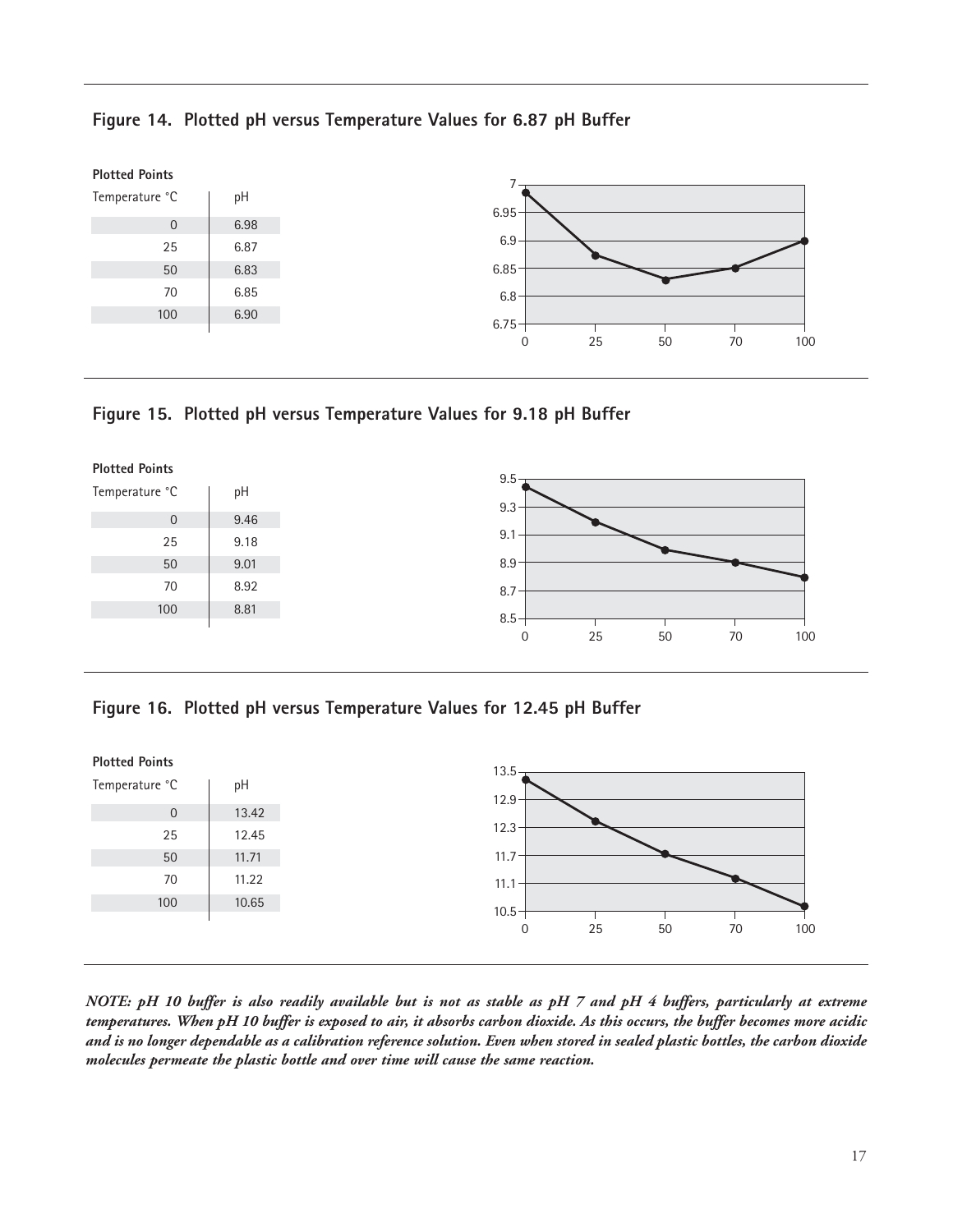### **Dehydration**

Left out of solution, the pH glass membrane will become dehydrated. After this happens, the pH sensor will have slower response and a higher than normal impedance when it is put back into operation. Repeated dehydration and re-use will dramatically reduce the normal service life of the pH sensor. Prolonged dehydration will cause the glass membrane to completely fail.

If the reference electrode becomes dehydrated, it also will no longer operate properly. The electrolyte will leach out of the electrode cavity, through the junction(s), forming salt crystals on the junction surface. Over time, leaching will weaken the electrolyte potential, and may also cause a phenomenon known as a bridging effect. Both of these conditions will increase the output impedance, making the reference electrode output unstable. With continued dehydration, the impedance will rise to a level that becomes unusable to the pH meter.

### **Factors Detrimental to Electrode Life**

A pH electrode operates similar to a hydrogen electrode within the range of 0.00 - 12.00 pH (where the alkali error affects the reading). This is also known as a sodium ion error (discussed earlier in *Chapter 4 – The pH Sensor*). Within this range, the output slope of the electrode corresponds to the theoretical 59.16 mV as defined by the Nernst equation.

As with all glass, pH glass is susceptible to chemical attack. Temperature changes can alter the rate of this attack. For every 30°C rise in temperature, the rate of attack increases ten-fold. Accordingly, electrode life is shortened in process solutions with elevated temperatures. Strong acids and, to a greater extent, strong alkaline solutions attack the glass membrane. Even neutral solutions that contain high concentrations of alkali ions, sodium ions in particular, attack the glass. Using a pH sensor with a glass formulation that is inappropriate for the application may render the sensor inoperable after only a short time without any visible glass defects.

Hydrofluoric acid (HF) will readily poison the glass membrane when the pH is below 6.00. The greater the fluoride ion concentration, the faster the electrode will fail. The fluoride strips away the gel layer of the glass membrane rendering it inoperative.

A special electrode manufactured from antimony is available for measuring pH in solutions containing HF. The antimony

electrode exhibits similar properties to glass electrodes within certain limits. One drawback is that the repeatability and speed of response for an antimony electrode is inferior to that of a glass electrode. Also, antimony electrodes are only linear between 3.0 and 8.0 pH, and should only be specified when the presence of hydrofluoric acid dictates their use.

### **Transportation**

Freezing, extreme heat, vibration, and mechanical shock must be avoided when transporting electrodes, whether within a facility, or from one facility to another. Always try to reuse the original box and packing materials, if possible, to transport electrodes.

When shipping the electrode using motor freight, select a carrier that will guarantee that the package will not be exposed to extreme temperatures. Usually sending the electrode by an overnight delivery service ensures that the package will not be exposed to the elements long enough to damage the electrode.

### **Storage**

pH sensors (electrode pairs, combination electrodes, and differential styles) should be stored in ambient conditions between 10 and 30ºC. Protective caps, as well as solution storage caps, should be kept intact and installed onto the end of the sensor, as provided by the manufacturer.

The best solution for storage purposes is a 3 to 3.5 M KCl solution. This solution provides a neutral-to-slightly acidic environment for the glass electrode, and will not impose a memory on the glass (much as Ni-Cad batteries can have memories imposed upon them when they are not fully discharged prior to recharging). Should KCl solution not be available, appropriate substitutes in order of preference are:

- 1. pH 4 buffer
- 2. Distilled water
- 3. Tap water

Under these conditions, the glass measuring and reference electrodes can be stored for three to five years.

#### *NOTE: Periodically check to verify that the storage solution has not evaporated.*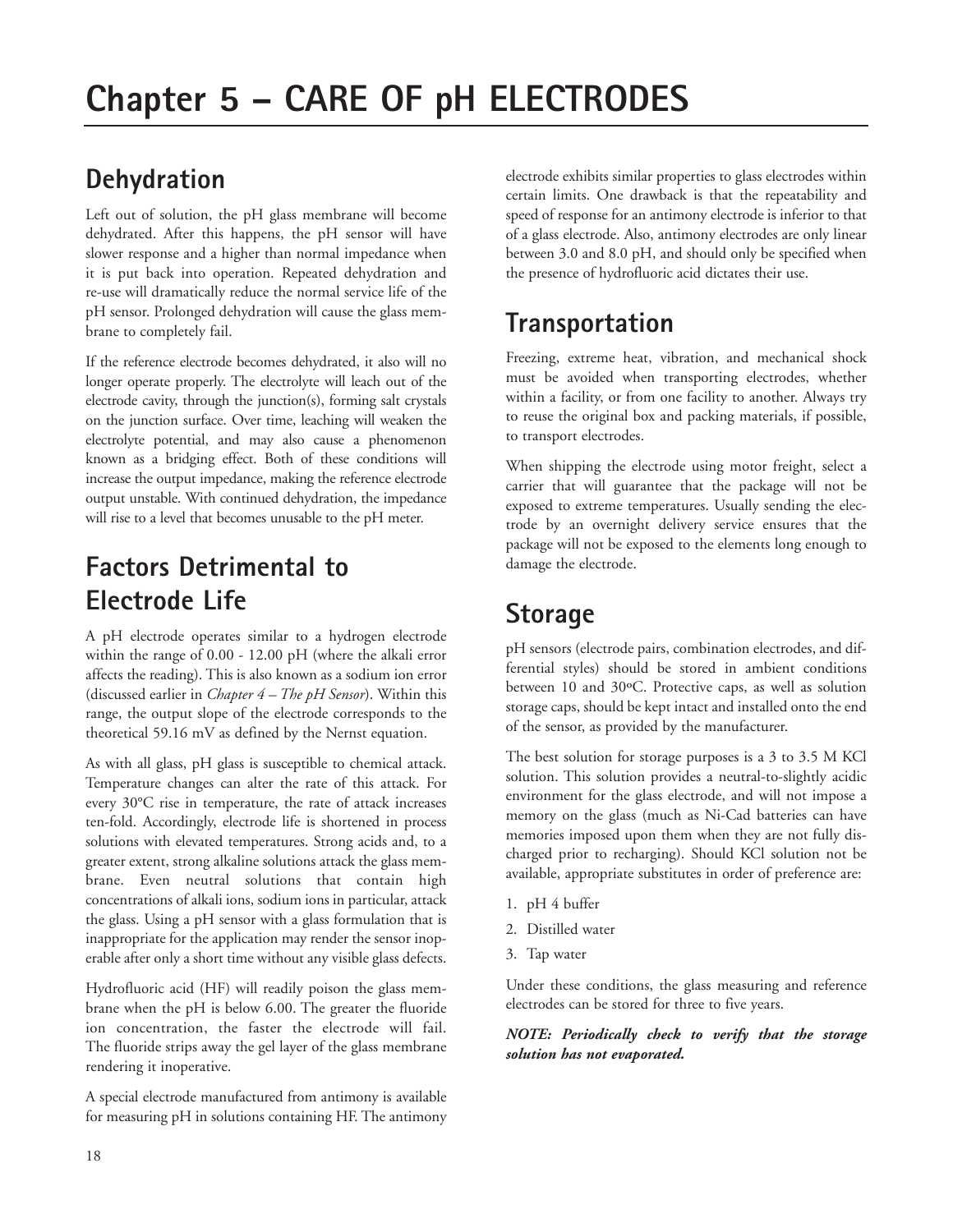### **Cooling Tower Control**

The purpose of a cooling tower is to cool down industrial processes and/or provide cooled water for HVAC control. Hot process water is cooled, then directed through the process, where it absorbs heat, and is then sent back to the tower to be re-cooled. Large amounts of water are required as evaporation occurs during the cooling cycle. Since water is an expensive commodity, primary concerns are efficiencies in the design of cooling towers and in chemical treatment of the water being used.

Hot water entering the cooling tower is sprayed through cooler air to speed evaporation. For efficient cooling, it is very important to maintain a large surface area for exposing the water to the air for an extended period of time. These heat transfer surfaces must be protected from corrosion and scale. After the water is cooled, it is collected in a sump and pumped back through the process piping.

Proper control of a number of parameters will keep the tower operating efficiently and prevent damage to vital parts from scale, corrosion, and biological growth. As air flows through the tower, airborne contaminants are picked up by the water/air interface. These contaminants would be carried through the system if they were not taken care of prior to distribution.

pH is one of many parameters that controls the water chemistry of the tower. Maintaining a pH level between 6.0 and 7.0 is fairly common. Depending on the pH of the supply water to the tower (lake, stream, or municipal water supply), either an acid or caustic control scheme is used to maintain the pH in this range.

### **Food Processing**

Canning plants use caustic soda (NaOH) in their fruit and vegetable peeling operations. Prior to disposal of the wastes, the pH must be neutralized. Usually this is accomplished using  $CO<sub>2</sub>$  (carbon dioxide) as a reagent. The  $CO<sub>2</sub>$  is injected into stainless steel pipelines to lower the caustic waste, typically from a pH of 12.7 to 9.5. The amount of  $CO<sub>2</sub>$  reagent that is added to the peeling wastes is determined by the resultant pH value of the waste stream at the plant discharge point.

The neutralized waste material is recycled and used as both wet and dry animal feed for surrounding farms.

### **Coal Industry**

Water run-off from coal mining operations is acidic and must be collected and treated prior to contact with surrounding water sheds. Anhydrous ammonia is typically used as a reagent to increase the pH. Values of coal run-off water have been known to be as low as 2.05 pH.

Under atmospheric conditions, anhydrous ammonia is a vapor. Stored in a tank under pressure, it is a liquid. Specially engineered systems can feed either liquid or vaporous anhydrous ammonia. Depending on the system design criteria, each form has its particular advantages and disadvantages. When feeding anhydrous ammonia in vapor form, an electrically heated vaporizer must be used. Ammonia is easier to measure and control if applied as a vapor.

Run-off water is collected or pooled. The pH of this effluent is measured and then compared to the control setpoint. If the pH is below the acceptable level, the pH controller controls a valve to allow the reagent to be added to the effluent and mixed until the optimum pH value is reached. After the collected water is appropriately treated, it is discharged.

### **Plating Waste Treatment**

The plating industry produces wastes of cyanides, chromates, acids, and alkali cleaners. Each must be treated prior to discharge. Typically, pH and Oxidation Reduction Potential (ORP) measurement and control are used in combination to neutralize and detoxify these solutions. The majority of applications involve batch treatment in holding tanks with good mixing.

Treating toxic solutions before they become part of the effluent flow is preferable to final stage treatment. Cyanide and chromate wastes are just two examples that use this scheme. In this scenario, a tank with the treatment chemicals is downstream from the plating tank. Carry over chemicals are treated within this tank, rather than rinsed from the parts, and treated later.

Chlorine or sodium hypochlorite is used to oxidize cyanide to a less toxic cyanate. Proper care must be taken to maintain an alkaline pH so that the pH of the solution does not fall, producing deadly cyanide gas. Caustic is added to the process through a solenoid valve controlled by the pH measurement system. The pH during this treatment phase must be maintained closely between 9.98 and 10.02 pH. The reaction is furthered when the ORP value, monitored by an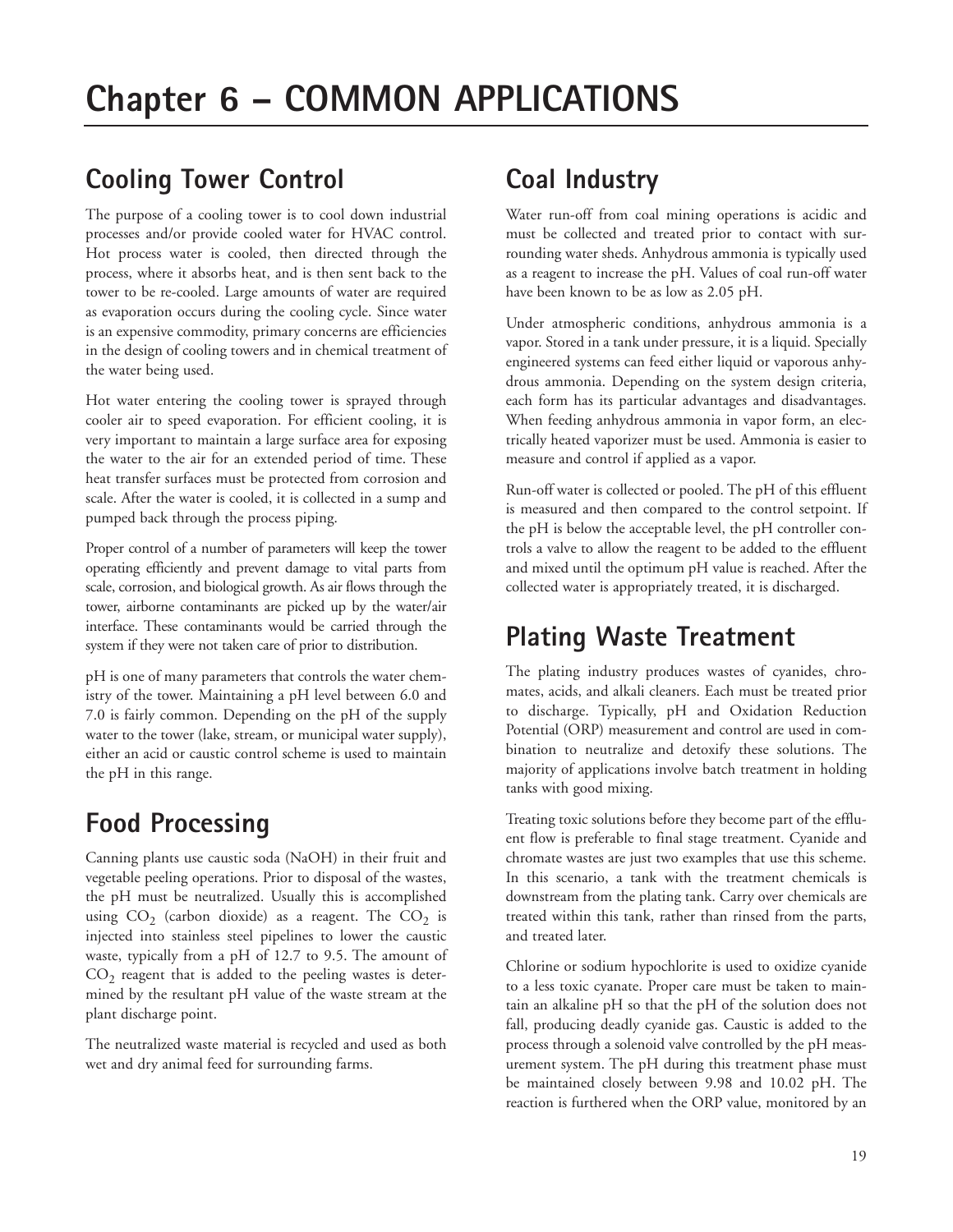ORP measurement system, reaches a pre-determined point for a specified time.

The final step involves either pumping the solution to another tank to extract the heavy metals, or adding acid to the solution to get a final 7.5 to 8.0 pH level. This process starts the oxidation of the cyanate. After proper pH adjustment, the cyanate is oxidized to carbon dioxide, nitrogen, and water by adding chlorine or hypochlorite. Again, proper monitoring of ORP during this step ensures a completed reaction.

### **Ultrapure Water**

The measurement of pH in ultrapure water requires some special considerations. Because of its unique properties, ultrapure water has been called the world's greatest solvent. Its purity and solvent properties prevent corrosion of wetted parts in boilers in power generating plants. It is used as a cleaner to wash contaminants from electronic microchips in the electronics industry, and it provides the base for injectable medicines in the pharmaceutical industry.

Chemically pure water consists of two atoms of hydrogen and one atom of oxygen. It is odorless and colorless. Italian scientist Stanislao Cannizzarro defined the chemical formula of the water molecule,  $H_2$ 0, in 1860. Absolutely pure water does not last long because it dissolves nearly everything it comes into contact with, thereby retaining some of the properties of the contacted material. It readily absorbs carbon dioxide when exposed to the atmosphere. It is very difficult to make pure water even through repeated distillations.

When heated, water boils producing steam (water vapor) as a byproduct. Considered pure, steam quickly absorbs atmospheric elements such as carbon dioxide that quickly change the water to something other than ultrapure water. Because ultrapure water has no buffer capacity, the slightest contamination will change its pH value.

Pure water is a very good electrical insulator. This makes it especially difficult to conduct electrons between the measuring and reference electrodes of a pH sensor. Within the pH electrode measuring circuit, this causes a high resistance that is prone to electrical noise, slow electrode response, hand capacitance effects, and static buildup. This static buildup is even more prevalent when pure water flows through plastic piping. A common phenomenon stemming from this buildup of static charge is referred to as a streaming current potential. This potential will affect the pH reading by providing false electrical potentials to the measuring and reference electrodes. These potentials can cause a variable or constant voltage offset to be applied to the electrodes, making the pH measurement meaningless. The reference junction will, after repeated exposure to ultrapure water, exhibit a high resistance due to the insulating properties of ultrapure water, causing drift and unstable calibration.

Electrodes for measuring ultrapure water are specialized and are usually mated with a metal, grounded flow assembly. The metal flow assembly helps to shield the reading from electrical noise and hand capacitance. Also, a slow process flow rate through the assembly provides ample residence time for the measurement to occur and, to some degree, eliminates streaming current potentials.

The electrode assemblies have a gel-filled reference or a flowing junction so that a fast and efficient potential is established between the junction and the solution being measured. The electrolyte passing through the junction provides this potential with a minimal chance of junction plugging or fouling. The only drawback of this design may be the contamination of the process solution with the electrolyte. Putting the entire measuring loop into a bypass assembly and then directing the sample discharge to drain will keep a constant pressure on the measuring electrode. This will also negate the problem of sending a process sample, contaminated with KCl electrolyte, back to the process.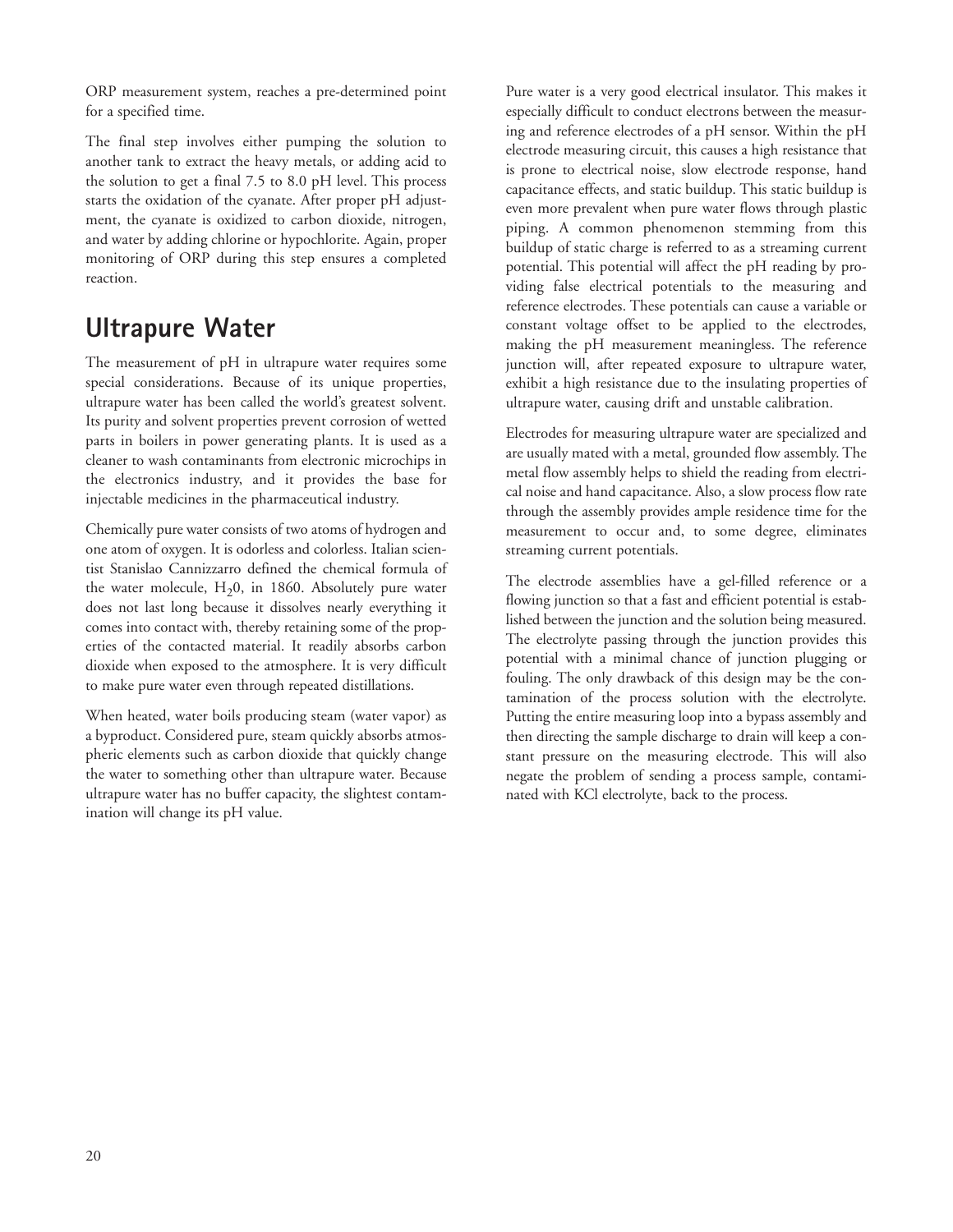## **BIBLIOGRAPHY**

- Arthur, Robert M. 1982. *Application of On-line Analytical Instrumentation to Process Control*. Arthur Technology.
- Bates, Roger G. 1973. *Determination of pH, Theory and Practice*.
- Beckman 1983. *The Beckman Handbook of Applied Electrochemistry*. Beckman Instruments, Inc.
- Chemtrix. *pH in Plain Language*. Chemtrix, Inc.
- Gray, David M. 1994. *On-line High Purity pH Measurement*. Leeds and Northrup.
- Ingold, 1989. *Practice and Theory of pH Measurement*. Ingold Messtechnik AG.
- McMillan, Gregory K. 1994. *pH Measurement and Control; Second Edition*. Instrument Society of America.
- Merriman, Dale C. 1993. *Reference Junction Potential Differences Between Laboratory and Process Instrumentation*. Instrument Society of America.
- Moore, Ralph L. 1978. *Neutralization of Waste Water by pH Control*. Instrument Society of America.
- Schott Gerate. *Electrodes and Accessories for Technical Service*. Schott Corporation.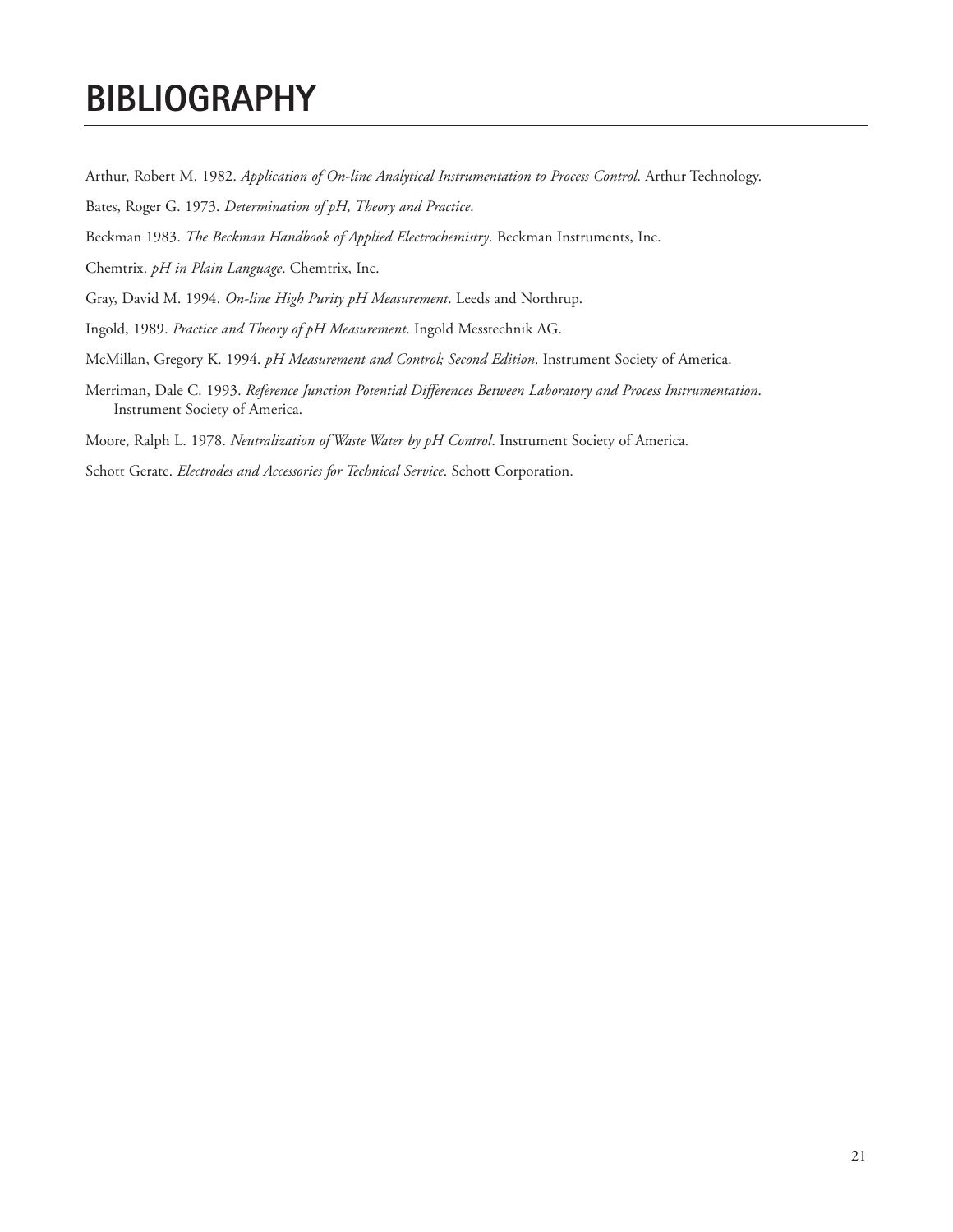**Activity:** A thermodynamic term for the apparent or active concentration of a free ion in solution. It is related to concentration by the activity coefficient.

**Asymmetry Potential:** The potential developed across the glass membrane of the measuring electrode with identical solutions on both sides. Also a term used when comparing measuring electrode potential in pH 7 buffer.

**ATC:** Automatic temperature compensation.

**BNC:** A quick disconnect electrical connector used to interconnect and/or terminate coaxial cables.

**Buffer Capacity:** A measure of the ability of the solution to resist pH change when a strong acid or base is added.

**Buffer:** Any substance or combination of substances which, when dissolved in water, produces a solution that resists a change in its hydrogen ion concentration when acid or alkali is added.

**Calibration:** The process of adjusting an instrument or compiling a deviation chart so that its reading can be correlated to the actual value being measured.

**Conductance:** The measure of the ability of a solution to carry an electrical current.

**Dissociation Constant:** A value which quantitatively expresses the extent to which substances dissociate in solution. The smaller the value of K is, the less dissociation of the species in solution. This value varies with temperature, ionic strength, and the nature of the solvent.

**Drift:** A change of a reading or a setpoint value over a period of time due to several factors including change in ambient temperature, time, and the line voltage.

**Electrode Potential:** The difference in potential established between an electrode and a solution in which it is immersed.

**Electrolyte:** Any substance in a solution that will conduct an electric current. Acids, bases, and salts are common electrolytes.

**Filling Solution:** A solution of defined composition, also called an electrolyte, that provides a chemical reaction as well as an electrical potential between an internal element and the process being measured. An example is the solution sealed inside a pH glass bulb, typically KCl. A filling solution normally is a buffered chloride, which provides a stable potential and a specific zero potential point. In a reference electrode, the electrolyte, also called the reference filling solution, surrounds the silver/silver chloride wire and periodically requires replenishing.

**Hydrogen Ion Activity:** Activity of the hydrogen ion in solution. It is related to hydrogen ion concentration (CH<sup>+</sup>) by the activity coefficient for hydrogen ( $fH$ <sup>+</sup>).

**Impedance:** The total opposition (resistive plus reactive) to electrical flow.

**Input Resistance (Impedance):** The input resistance of a pH meter is the resistance between the measuring electrode terminal and the reference electrode terminal. A voltage division between the total electrode resistance and the input resistance always affects the potential of a pH measuring electrode circuit.

**Internal Reference Electrode Wire:** The silver/silver chloride wire used in a reference electrode.

**Isopotential Point:** A potential which is not affected by temperature changes. It is the pH value at which dE/dt for a given measuring/reference electrode system is zero. Theoretically, for a glass measuring electrode and SHE reference electrode, this potential exists when immersed in pH 7 buffer.

**Logarithmic Scale:** A method of displaying data (in powers of ten) to yield maximum range while keeping resolution at the low end of the scale.

**Membrane:** The pH sensitive glass bulb is the membrane across which a potential difference is developed from an ionexchange reaction. The membrane separates the electrolyte in the measuring electrode from the solution being measured.

**Millivolt (mV):** A unit of electromotive force. It is the difference in potential required to make a current of 1 millampere flow through a resistance of 1 ohm. One millivolt equals one thousandth of a volt.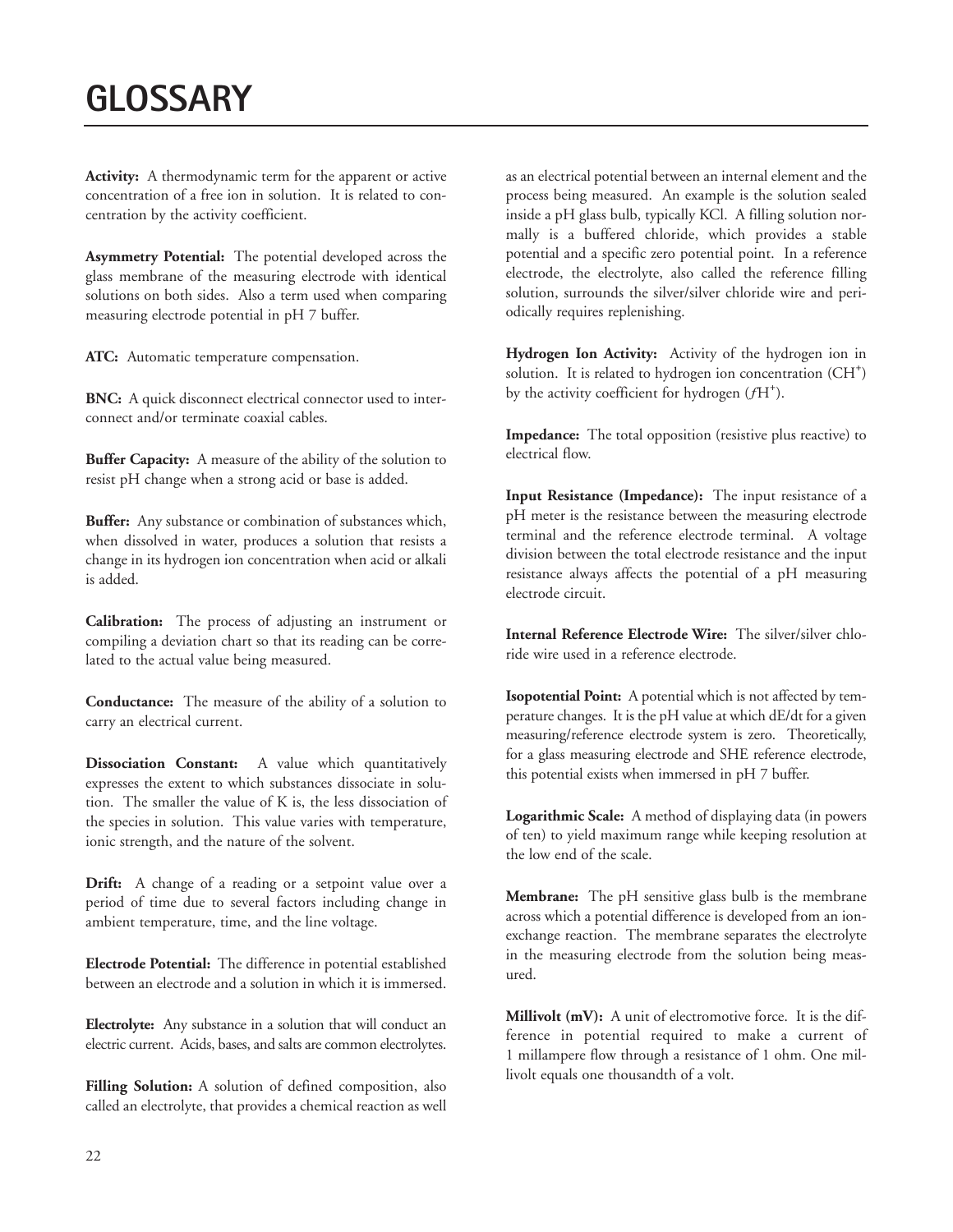**Molality:** A measure of concentration expressed in moles per kilogram of solvent.

**Molarity:** A measure of concentration expressed in moles per liter of solution.

**Nernst Equation:** A mathematical description of electrode behavior in which: E is the total potential, in millivolts, developed between the measuring and reference electrodes;  $E_x$  varies with the choice of electrodes, temperature, and pressure; 2.3RT/nF is the Nernst factor (R and F are constants, n is the charge on the ion including sign, and T is the temperature in degrees Kelvin); and  $a_i$  is the activity of the ion to which the electrode is responding.

**Nernst Factor (Slope):** The term 2.3RT/nF in the Nernst equation, when  $T = 25^{\circ}\text{C}$ , is equal to 59.16 mV when  $n = 1$ , and 29.58 mV when  $n = 2$ . The term n is the sign of the charge on the ion. The Nernst factor varies with temperature.

**pH Junctions:** The junction of a reference electrode or combination electrode, typically a liquid junction, is a permeable membrane through which the electrolyte migrates.

**Salt Bridge:** The salt bridge of a reference electrode is that part of the electrode which is in contact with the electrolyte,

establishing the electrolytic connection between the reference system and the solution being measured. An "auxiliary" salt bridge is a glass tube open at one end for electrolyte filling, and connected to the reference electrode cavity at the other end. This type of salt bridge, used for special applications, increases the electrolyte capacity.

**Span:** The difference between the upper and lower limits of a range expressed in the same units as the range.

**Stability:** The quality of an instrument or sensor to maintain a consistent output when a constant input is applied.

**Standardization:** A process, also known as calibration, of equalizing the measuring electrode and reference electrode millivolt output potentials in one standardizing solution (buffer) so that potentials developed in unknown solutions can be interpreted as pH values.

**Thermistor:** A temperature-sensing element composed of sintered semiconductor material which exhibits a large change in resistance proportional to a small change in temperature. Thermistors usually have negative temperature coefficients.